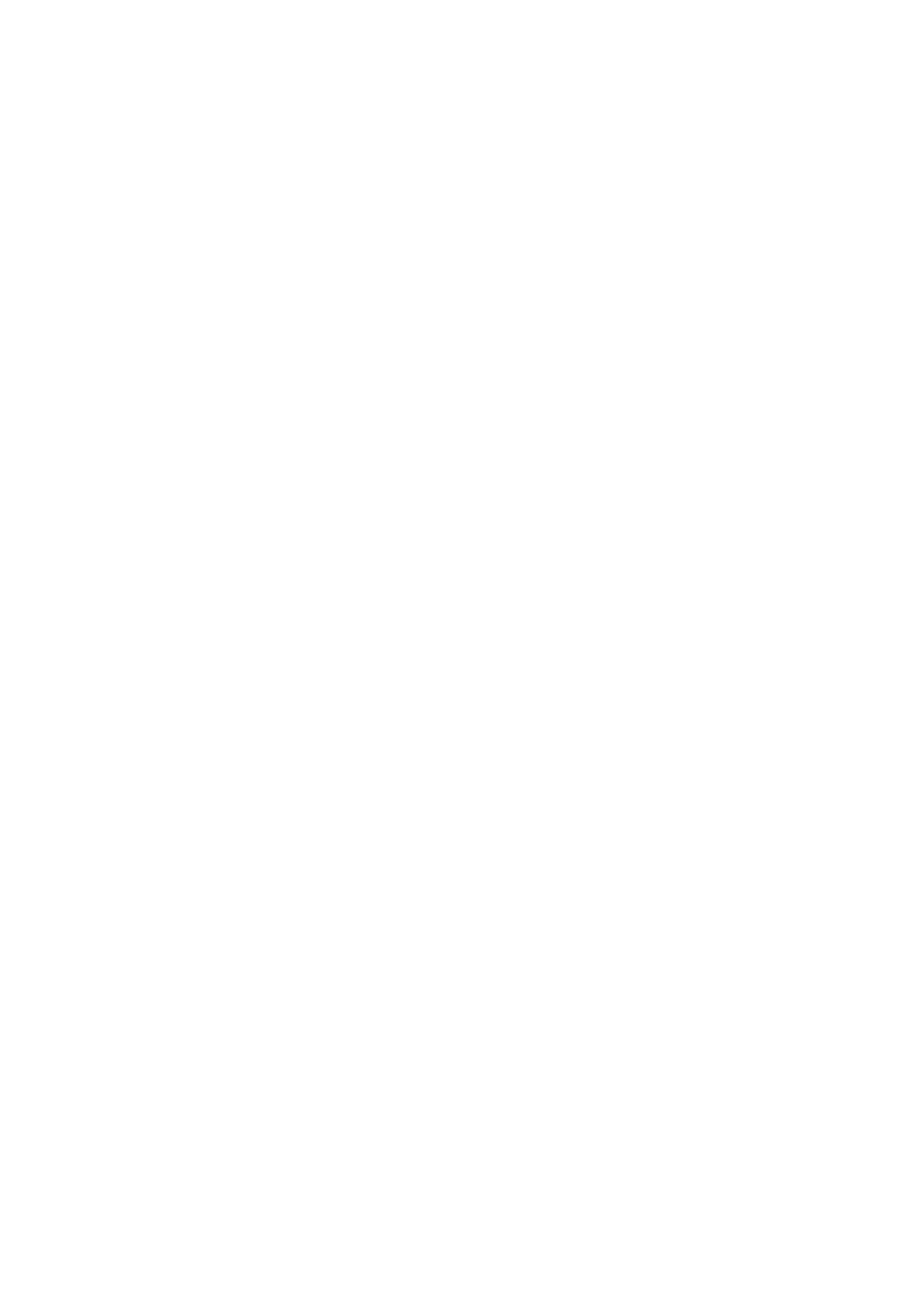# **Table of contents**

| $\mathbf{1}$ |     |  |
|--------------|-----|--|
| 1.1          |     |  |
|              | 1.2 |  |
|              | 1.3 |  |
|              | 1.4 |  |
| 2            |     |  |
| 2.1          |     |  |
| 2.2          |     |  |
| 2.3          |     |  |
| 2.4          |     |  |
| 2.5          |     |  |
| 2            |     |  |
| 3.1          |     |  |
|              | 3.2 |  |
| 3.3          |     |  |
|              |     |  |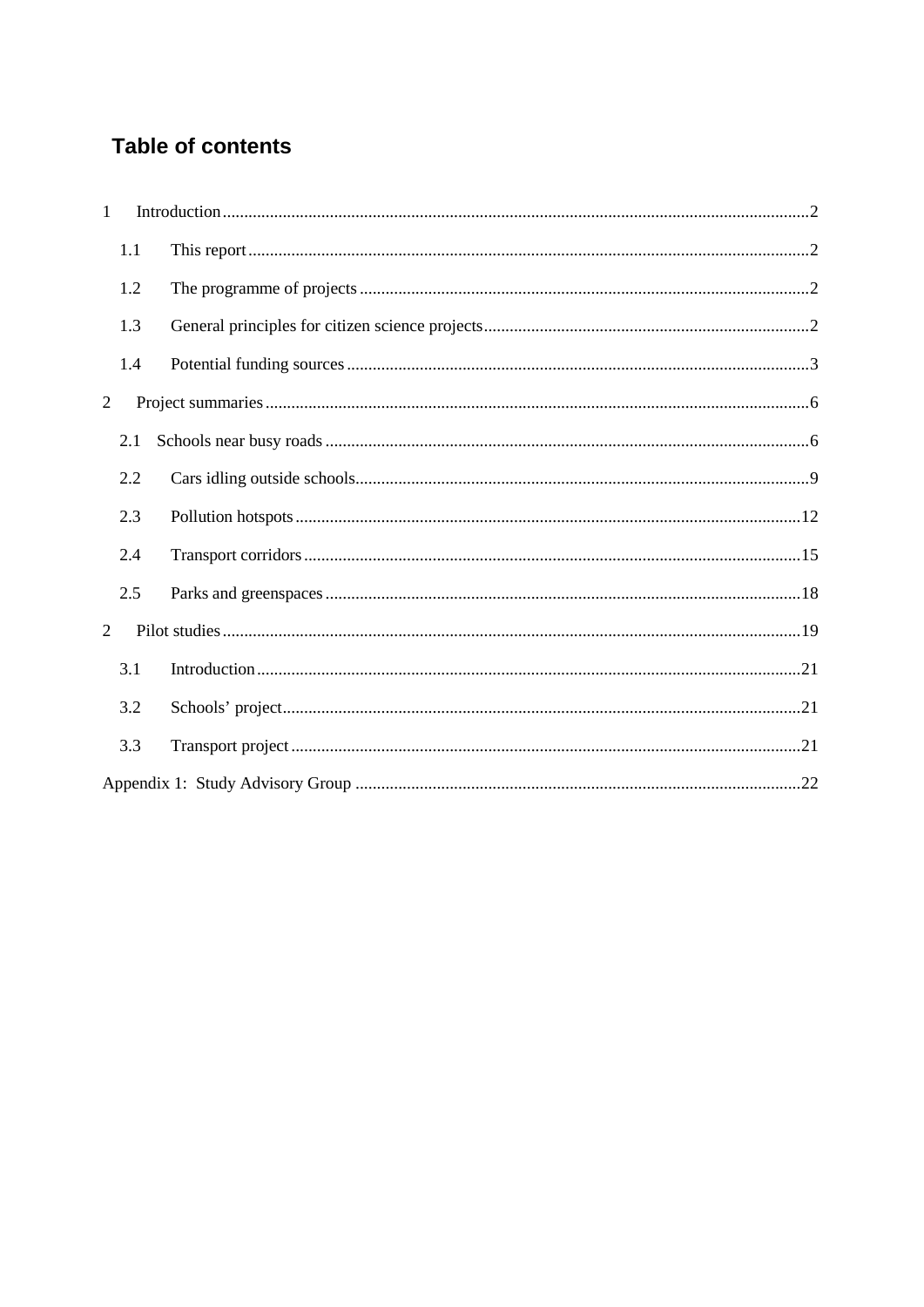# **1 Introduction**

# **1.1 This report**

This report contains a short description of the elements of a suggested programme of projects for citizen science in the area of urban air quality. The programme has been put together by the authors of the report based on a review of current work in this area and discussions with the study Advisory Group in August 2013 (for membership see Appendix 1).

An overview of the programme is given below, followed by short 2-page summaries of each project. These projects are proposed for a future programme of citizen science urban air quality.

We also present in this report a brief description of two small methodological pilot studies. These pilot studies are not intended to cover the full range of the proposed projects, but to test some aspects of the proposed methodology. The findings of the pilot studies will be reported separately.

# **1.2 The programme of projects**

The overarching programme of work for this project is focused on two main areas – transport and schools. These areas are not exhaustive, other areas have also been identified which could be taken forward through a similar programme.

Within the areas of schools and transport, five specific projects have been identified.

Schools:

- Schools near busy roads
- Cars idling outside schools

Transport:

- Pollution 'hotspots'
- Transport corridors
- Parks and greenspaces

Details of each of these projects are given in Chapter 2 of this report.

# **1.3 General principles for citizen science projects**

There are a number of issues to be considered before taking on a citizen science project from identifying the question to be answered, through identifying funding and resources, design of the study and data collection and interpretation to the reporting of the results. These issues are addressed in detail in the Guide to Citizen Science produced by the UK Environmental Observation Framework and in the recently published guide "Choosing and using citizen science: a guide to when and how to use citizen science to monitor biodiversity and the environment"; both reports are available at: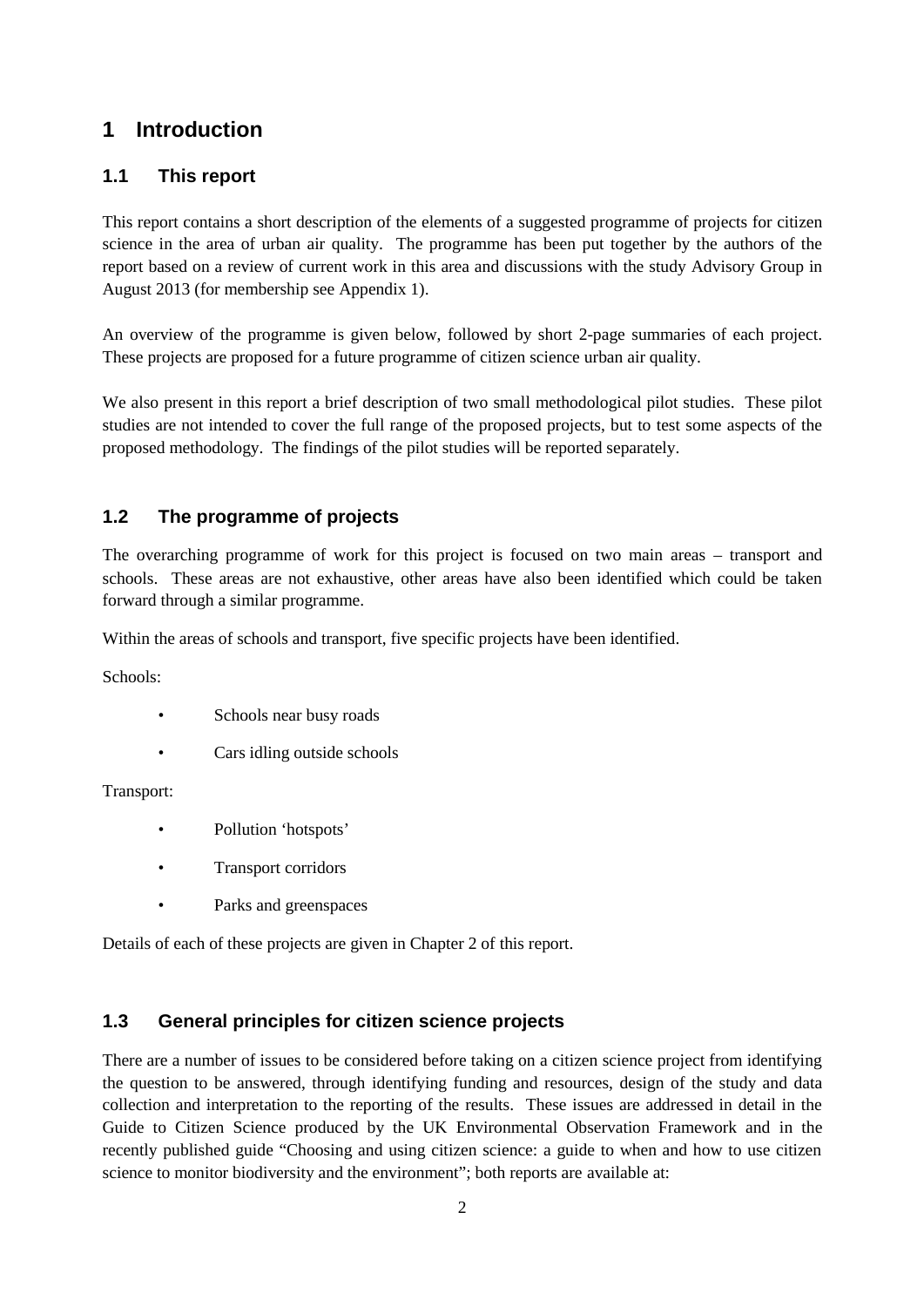#### http://www.ceh.ac.uk/products/publications/understanding-citizen-science.html

It is particularly important in citizen science projects to consider any ethical issues which may arise in the work. It is important to bear in mind the health and safety of the participants and to give training, advice or guidance where necessary.

Some citizen science projects will include the involvement of vulnerable groups of people, for example those which involve work with schools (and school children) or with adults with mental health problems. Investigators in such studies should consider whether ethical approval is required from a recognised ethics committee before such work commences. This would include an assessment of issues such as:

- What measures have been taken to ensure participation is voluntary and that participants know they can withdraw at any time?
- Will this information be available in both verbal and written form?
- What is being done to ensure participants do not become distressed by the findings particularly if they believe their own health has been affected by air pollution?
- What support will be provided to participants during the study?

#### **1.4 Potential funding sources**

Funding for citizen science projects can be gained from a variety of potential funding sources.

For larger studies, potential funding sources include:

*The EC Horizon 2020 framework programme*

http://ec.europa.eu/programmes/horizon2020/

Horizon 2020 is a recently launched European Commission funded programme. It will be issuing a number of calls for proposals with nearly €80 billion funding available over 7 years (2014 to 2020). It funds a wide range of research of which the most relevant is 'Science with and for Society' which it reports will aim "to build capacities and develop innovative ways of connecting science to society. It will make science more attractive (notably to young people), increase society's appetite for innovation, and open up further research and innovation activities. It allows all societal actors (researchers, citizens, policy makers, business, third sector organisations etc.) to work together during the whole research and innovation process in order to better align both the process and its outcomes with the values, needs and expectations of European society".

#### *UK Government departments and research councils*

Some funding for scientific research is available from UK Government departments. The most relevant for work of this kind is the Department for Environment, Food and Rural Affairs (DEFRA) which periodically issues calls for research at https://www.gov.uk/research-funding-from-defra. Research funding may also be available from the Department of Health http://www.prp-ccf.org.uk/ .

Other UK Government science and research work is funded through its seven research councils which provide grants for specific projects and programmes. The Medical Research Council (MRC) and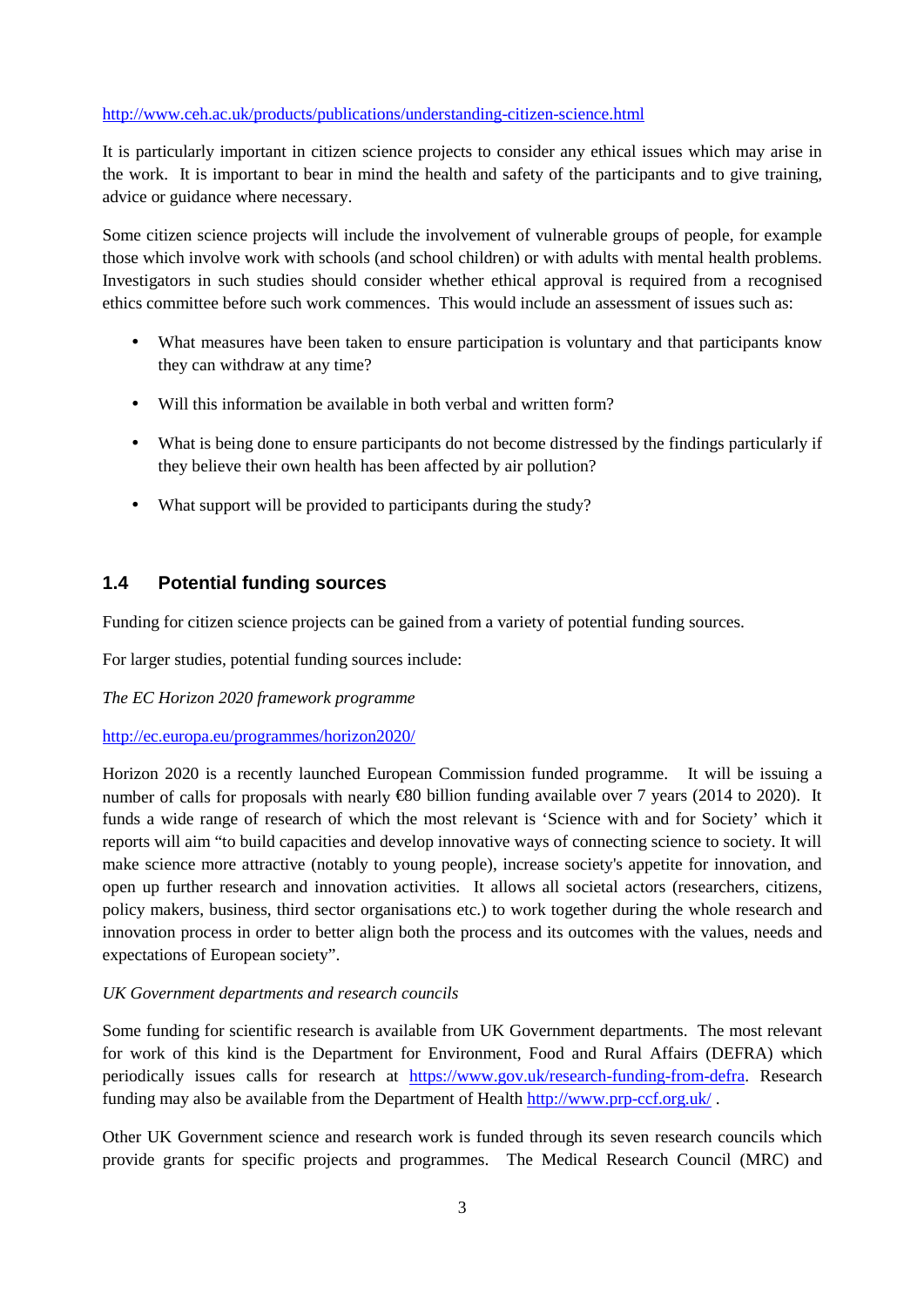National Environment Research Council (NERC) are the most appropriate for environmental and health related citizen science work.

https://www.gov.uk/government/policies/investing-in-research-development-and-innovation/supporting pages/science-and-research-funding

The MRC Public Health Development Scheme (PHIND) provides support for the early stages of public health interventions including instrument development which may be relevant to development of air quality sensors for use in citizen science.

http://www.mrc.ac.uk/Fundingopportunities/Grants/PublicHealthInterventionDevelopmentScheme/MRC 009274

#### *Scottish Government*

The Government funds a wide range of research programmes; for environmental research, the main funding department is the Rural and Environment Science and Analytical Services Division (RESAS). However, most RESAS research (over 85%) is carried out by its Main Research Providers – a group of six organisations across Scotland.

http://www.scotland.gov.uk/Topics/Research/by-topic/environment

Other funding sources include the Chief Scientist's Office which funds research aimed at improving the health of the people of Scotland, but has a strong focus on NHS services research.

http://www.scotland.gov.uk/Topics/Research/by-topic/health-community-care/chief-scientist-office

#### *Future Cities*

#### https://futurecities.catapult.org.uk/

This is one of 7 'Catapults' launched by the UK's Technology Strategy Board, with the aim for each of them is to become a world-leading innovation centre in its own specialist area.

For smaller studies, potential funding sources include:

#### *Local authorities*

Small grants of funds or services in kind can be obtained from local authorities in Scotland, for example for work in schools or with community groups. In addition, the funding available for the introduction of low-emission zones and active transport could help to support monitoring activities to provide a measure of 'success' or uptake of specific activities.

#### *Heritage Lottery Fund*

#### http://www.hlf.org.uk/InYourArea/Scotland/Pages/Welcome.aspx#.U197iYE2xgg

The Heritage Lottery Fund in Scotland supports projects that "create opportunities for volunteering, learning and celebrating our culture. The projects that we fund help to give people a sense of place and identity, igniting a passion for heritage, and regenerating communities". The UK Heritage Lottery Fund has around £375m a year to invest in new projects across the UK. 'Heritage' ranges from museums, parks and historic places to archaeology, natural environment and cultural traditions.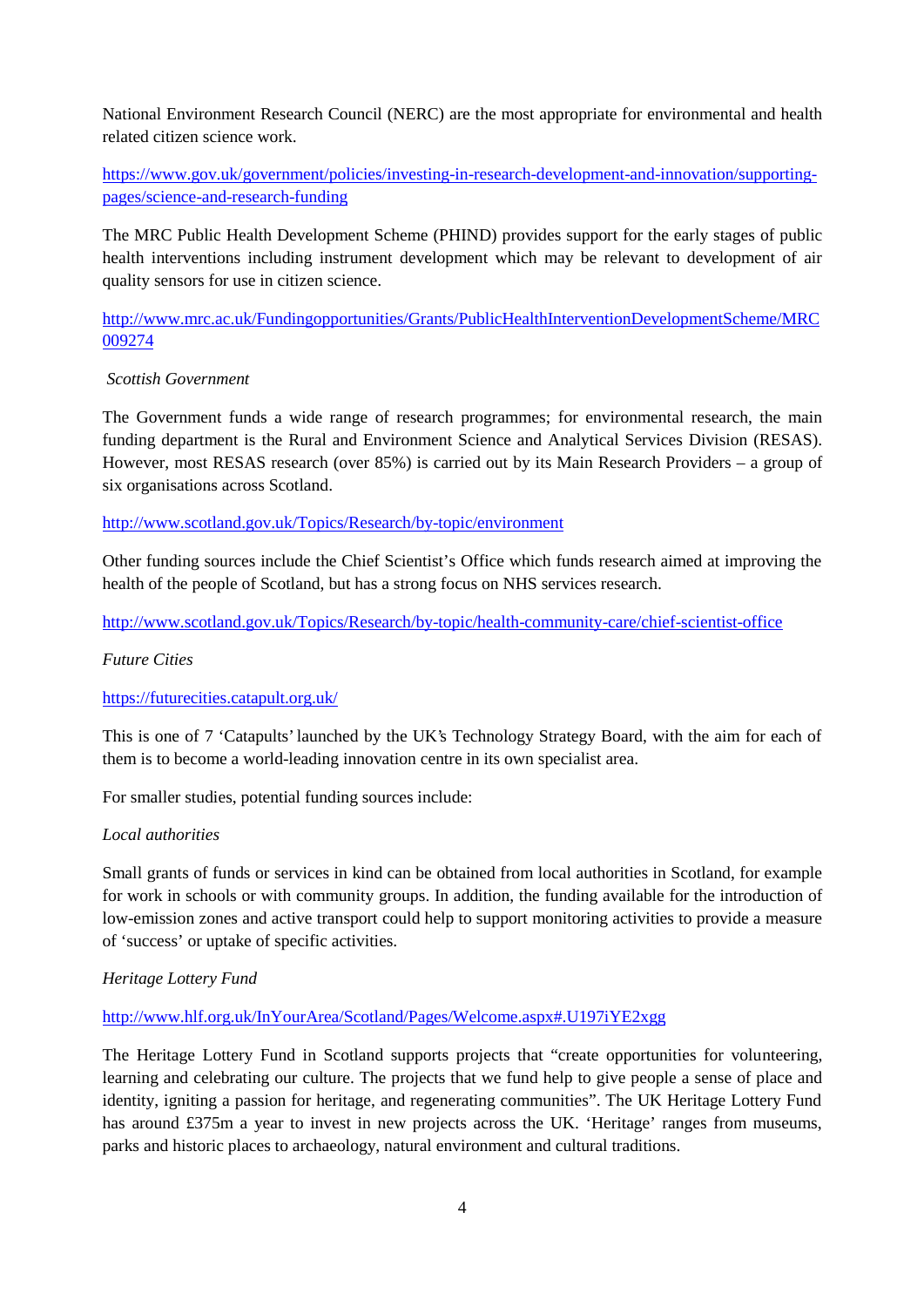At the time of writing the following grant programmes are the most relevant to environmental and citizen science research:

- Our Heritage £10,000 to £100,000 for any type of project related to national, regional or local heritage in the UK;
- Sharing Heritage £3,000 to £10,000 for any type of project related to national, regional or local heritage in the UK;
- Young Roots £10,000 to £50,000 for projects that engage young people with heritage in the UK.

#### *Big Lottery Fund*

#### http://www.biglotteryfund.org.uk/about-big/our-approach/about-big-lottery-fund

The Big Lottery Fund (BIG) distributes around £600 million raised for good causes by the National Lottery each year. The BIG funds projects 'supporting health, education, environment and charitable purposes. 80-90 per cent of our funding is awarded to voluntary and community sector organisations'. Funding is available across the UK, with programmes tailored specifically to the needs of communities in England, Scotland, Wales or Northern Ireland as well as some programmes that cover the whole UK.

Current funding programmes relevant to citizen science and environmental research include:

Awards for All Scotland - £500 to £10,000 grants to help people become actively involved in projects that bring about change in their local community. This could be through a wide range of community, arts, sports, health, education and environmental activities;

Investing in Ideas - £500 to £10,000 for projects with outcomes including communities that are safer, stronger and more able to work together to tackle inequalities and people who have better and more sustainable services and environments.

#### *Scottish Environment Protection Agency (SEPA)*

#### http://www.sepa.org.uk/science\_and\_research.aspx

The Scottish Environment Protection Agency's main role is to protect and improve the environment. They will "consider the awarding of occasional, small-scale (generally less than £20 000) grants for scientific research and development through our Research Advisory Panel (RAP). RAP funds research projects that help deliver our Corporate Plan and priorities identified in our research strategy".

#### *Scottish Collaboration for Public Health Research and Policy (SCPHRP)*

#### https://www.scphrp.ac.uk/

SCPHRP's mission is to strengthen the evidence base for public health by developing and testing complex interventions for health improvement; and to facilitate the rapid uptake of research evidence in the development of policy and practice. They provide seed funding to support feasibility and pilot studies that will inform the development of novel public health interventions and provide analytical capacity of ongoing or planned evaluation studies funded by other grant-giving bodies.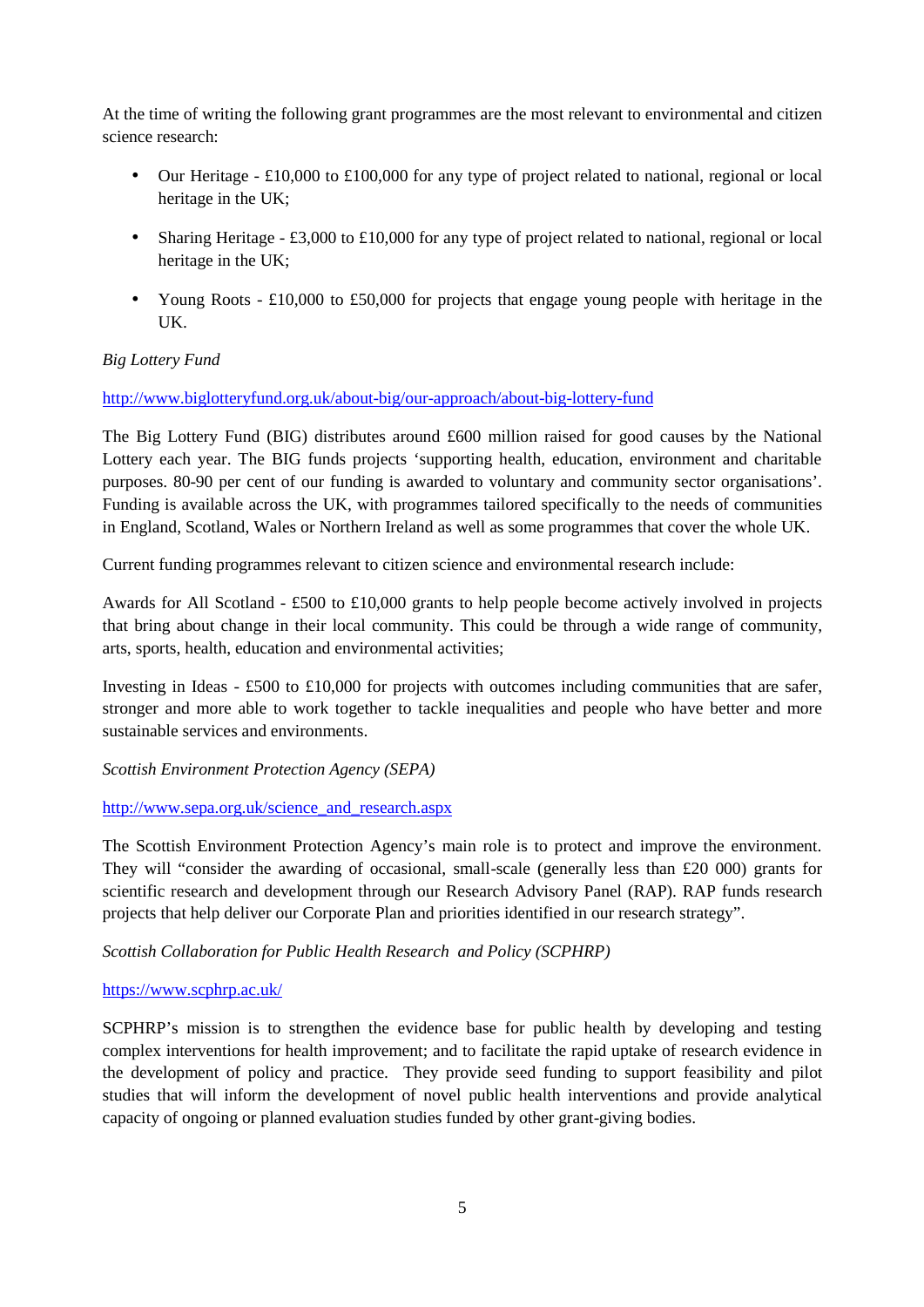# **2 Project summaries**

# **2.1 Schools near busy roads**

## *Background*

- The school environment plays an important role in the health and academic success of children;
- Many schools in cities are situated near busy roads, and in particular, many playgrounds are roadside;
- Children in playgrounds will often be active e.g. running about, playing football, resulting in higher breathing rates and potentially higher exposure to pollutants in outdoor air.

# *Aims of the project*

The main objectives of the project are:

- Development of a method for children to monitor the air quality of their playground and surrounding area;
- Collection of data from the children and the staff how do they perceive outdoor air quality through simple questionnaires;
- Provision of simple and understandable visualisation of the data and easy access to the data for the children and staff;
- Development, in close co-operation with the schools, of simple and practical tools that can help the school to work systematically with outdoor air issues, for example:
	- o Visualisation of the data on the web or other platform
	- o Automatically generated reports
	- o Tools (e.g. uploading photographs) for the children/staff to report environmental conditions and observations of things that may affect the outdoor environment such as planting barriers and trees within the vicinity of the playground etc.

## *Target participants*

Pupils and teaching staff in primary or secondary schools.

- Carry out measurements of outdoor environment parameters in the playgrounds of each of the schools studied using static and/or portable samplers . This could include some or all of
	- o Particulate Matter
	- o Carbon Monoxide
	- o Nitrogen Dioxide
	- o Ozone
	- o Daily weather conditions and other observations;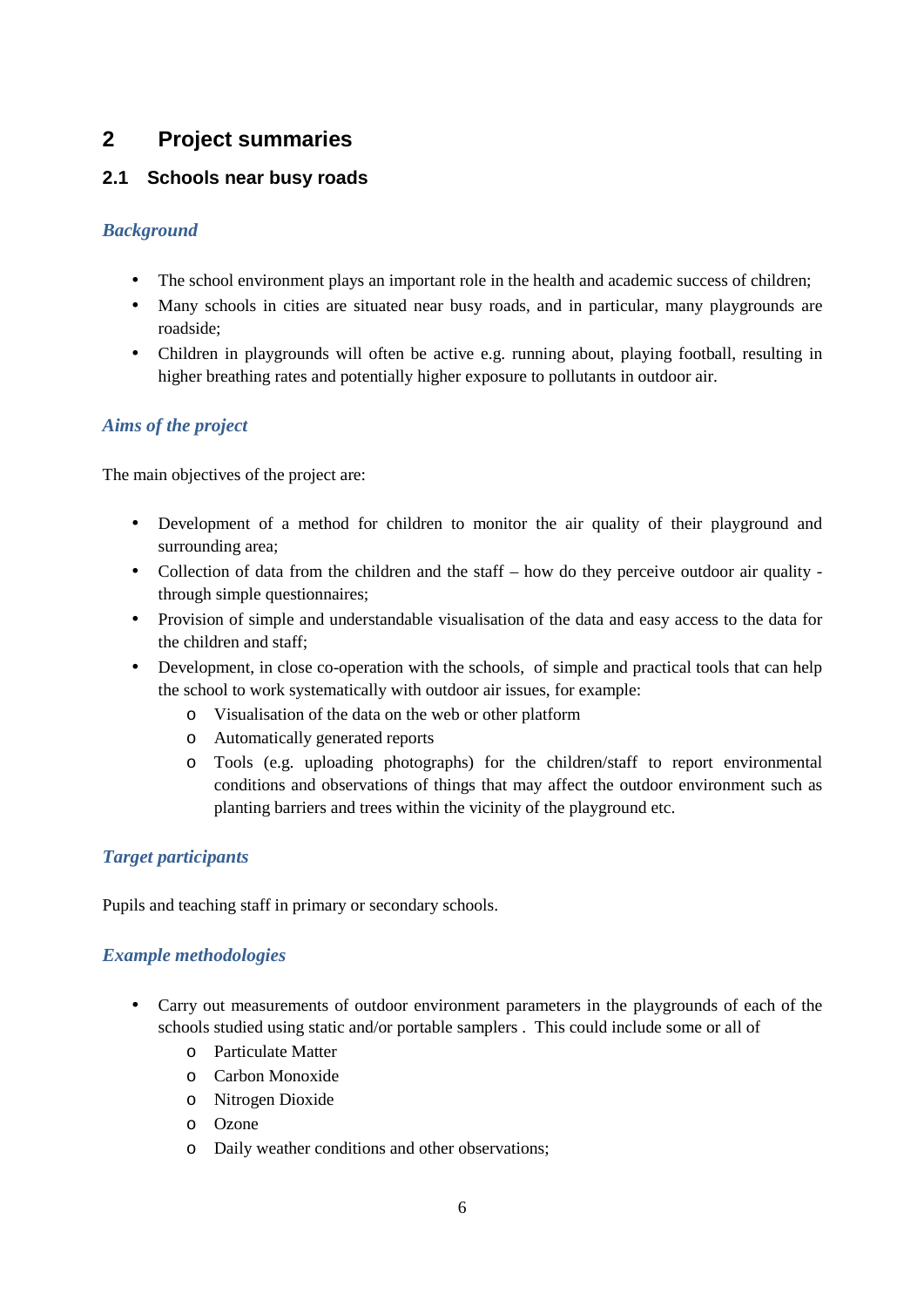- Working with each school, identify the issues and work with the school to define the tools that will help to address these e.g. factsheets, seminars and working together in classroom sessions;
- Collect subjective assessments on aspects of outdoor air e.g. perceptions of whether traffic emissions are noticeable in the playground.

The stakeholders will include Education Authorities, staff at the participating schools, parents and pupils.

## *Benefits*

Potential benefits of this work may include:

- staff and children involved in the study will have increased knowledge about outdoor air quality;
- schools will have more information about the status of the outdoor air quality at their schools and how to improve it;
- potential to deliver a range of outcomes and experiences in the Curriculum for Excellence;
- the children will gain an understanding of the impact of the outdoor environment on learning and health and wellbeing;
- linking to other initiatives such as school travel planning and eco-schools, we can see how we all contribute to local air quality issues – helping towards long-term behavioural changes;
- provide some information for planning and school playground design.

## *Challenges*

Potential challenges of this work may include:

- engagement and support time required will vary substantially from school to school;
- setting up equipment, collecting data and interpretation of the findings will need to be carefully controlled (e.g. by providing detailed factsheets on the study);
- sampling equipment will need to be calibrated before use, and some side-by-side on-site measurement may be beneficial.

#### *Cost & timescale*

Estimation of the costs and timescale for a project like this are necessarily approximate and will depend on the scale and scope of the study (e.g. number of schools involved, number and type of sensors employed at each school, time period of data collection, extent of data analysis).

An outline of estimated costs and timescale for implementation of this project at one school over a two week data collection period is provided below. Personnel costs per day for engagement with and training of volunteers and for data analysis will depend on whether the work is being carried out by volunteers, staff or external contractors and so only the number of days involved is estimated.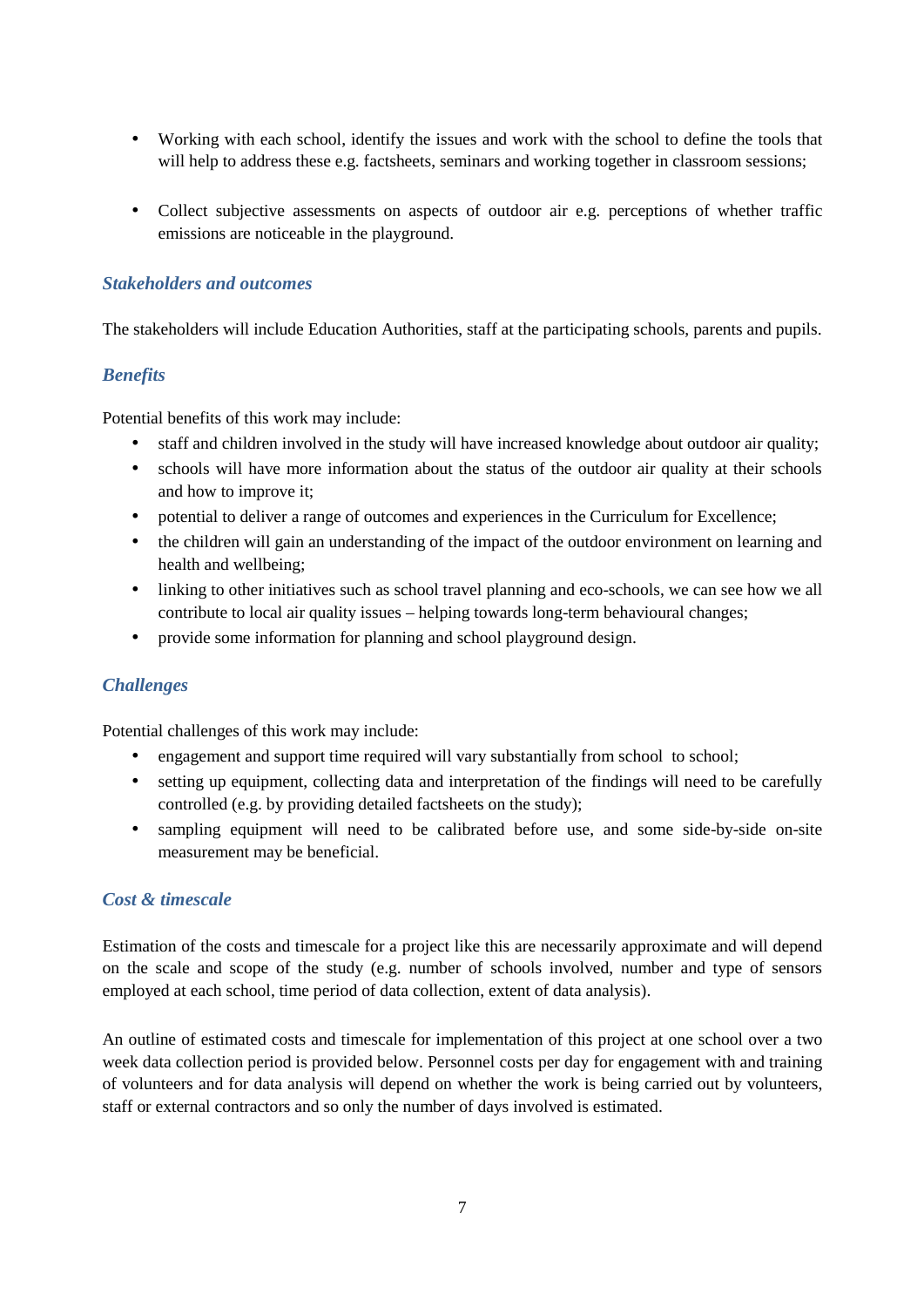| <b>Resource</b>                                                                                                                                   | <b>Time/Cost</b> |
|---------------------------------------------------------------------------------------------------------------------------------------------------|------------------|
| Equipment                                                                                                                                         |                  |
| Per sensor                                                                                                                                        | £500 - £1000     |
| Production/printing of user guide, log, diary (per 10 copies)                                                                                     | £50              |
| <b>Personnel</b>                                                                                                                                  |                  |
| Volunteer Engagement – initiating contact, meetings (phone,<br>face-to-face) to explain the project, agreement on timing and<br>scope of the work | 2 days           |
| Volunteer training $\&$ support – training of those participating<br>in sensor use, collection of contextual information                          | 1 day            |
| Data analysis $& feedback - retrieval$ and summarising data<br>collected, one or more meetings to feedback to participants                        | 3 days           |
| <b>Total</b>                                                                                                                                      | 6 days           |

| <b>Timescale</b>                 | <b>Time</b> |
|----------------------------------|-------------|
|                                  |             |
| Engagement (dependent on school) | 12 weeks    |
|                                  |             |
| Project preparation              | 2 weeks     |
|                                  |             |
| Project duration                 | 2 weeks     |
|                                  |             |
| Feedback and addressing findings | 4 weeks     |
|                                  |             |
| <b>Total</b>                     | 20 weeks    |
|                                  |             |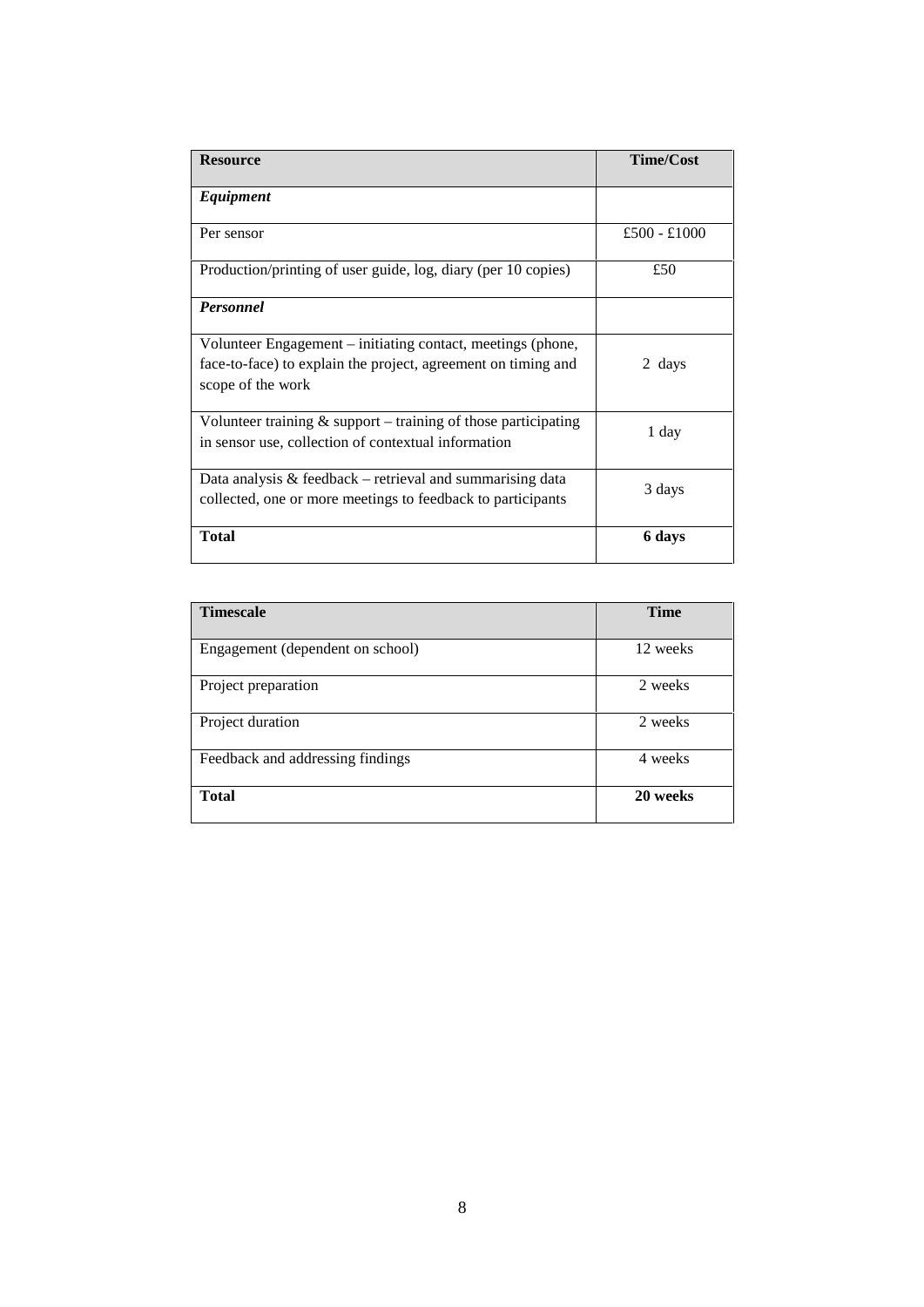# **2.2 Cars idling outside schools**

## *Background*

- Studies have shown that cars and school buses parked outside schools with their engines running can have a significant adverse effect on air quality;
- Idling engines can produce more emissions than engines in motion and children waiting to be collected from the school may be exposed to poor air quality on a daily basis;
- There is already a move towards banning the practice (local authorities, Clean Air Campaign, Earth Day);
- There are existing programmes to minimise the use of cars to travel to school, e.g. Active School Travel, Eco-schools (transport).

## *Aims of the project*

The main objectives of the project are:

- Monitoring of outdoor air quality outside schools to compare levels at pick-up/drop-off times with other times of day;
- Provision of simple and understandable visualisation of the data and easy access to the data for the children and staff;
- Development, in close co-operation with the schools, of simple and practical tools and materials that can help the school to reduce the practice of leaving car and bus engines idling outside the school e.g. by improving travel plans, behavioural change and active travel for school children.

#### *Target participants*

Pupils and teaching staff in primary or secondary schools.

- Carry out measurements of outdoor environment parameters close to the areas where children are dropped off and picked up from school. Fine Particulate Matter (e.g. using a Dylos device) and daily weather measurements easy to measure;
- Make measurements at all times of day, identifying the busiest time periods for traffic outside the school;
- Undertake travel surveys and (where possible) traffic surveys to identify volume of traffic and potential for change;
- Working with each school, identify the issues and work with the school to define the tools that will help to address these e.g. factsheets and working together in classroom sessions;
- Work with the schools and schoolchildren to design materials to communicate to parents and other drivers the effects of leaving the car engine running, using the information provided and data collected.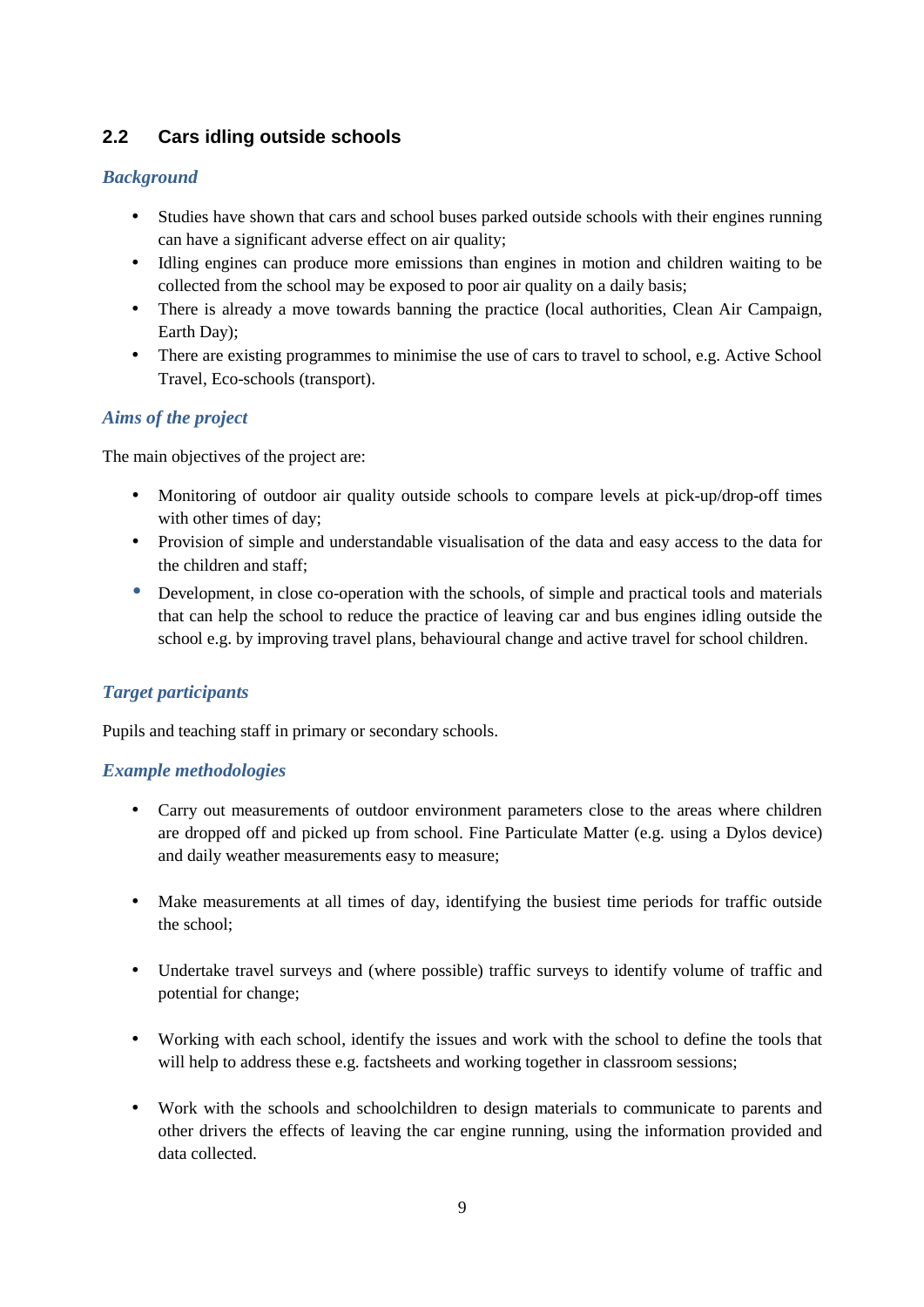The stakeholders will include Education Authorities, staff at the participating schools, parents and pupils.

#### *Benefits*

Potential benefits of this work may include:

- reduction in the idling of car and bus engines outside the school, may be an increase in active travel to school;
- staff and children involved in the study will have increased knowledge about outdoor air quality;
- schools will have more information about the status of the outdoor air quality at their schools and how to improve it;
- potential to deliver a range of outcomes and experiences in the Curriculum for Excellence;
- the children will gain an understanding of the impact of the outdoor environment on learning and health and wellbeing;
- linking to other initiatives such as school travel planning, we can see how the school run contributes to local air quality issues, particularly within the proximity of the school grounds – helping towards long-term behavioural changes;
- provide some information for planning.

## *Challenges*

Potential challenges of this work may include:

- engagement and support time required will vary substantially from school to school;
- setting up equipment, collecting data and interpretation of the findings will need to be carefully controlled (e.g. by providing detailed factsheets on the study);
- sampling equipment will need to be calibrated before use, and some side-by-side on-site measurement with standard, more accurate instruments may be beneficial.

#### *Cost & timescale*

Estimation of the costs and timescale for a project like this are necessarily approximate and will depend on the scale and scope of the study (e.g. number of schools involved, number and type of sensors employed at each school, time period of data collection, extent of data analysis).

An outline of estimated costs and timescale for implementation of this project at one school over a two week data collection period is provided below. Personnel costs per day for engagement with and training of volunteers and for data analysis will depend on whether the work is being carried out by volunteers, staff or external contractors and so only the number of days involved is estimated.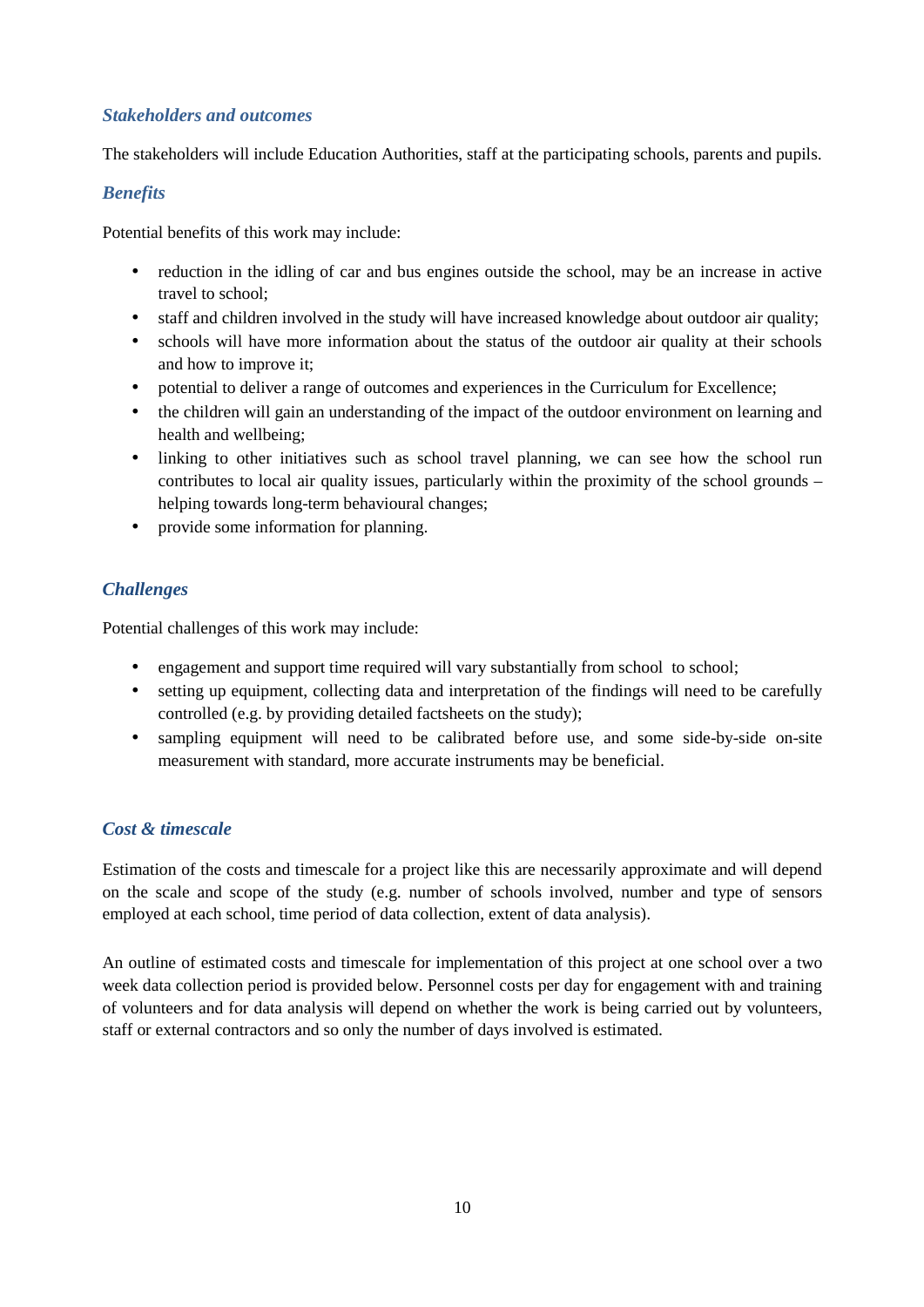| <b>Resource</b>                                                                                                                                   | <b>Time/Cost</b> |
|---------------------------------------------------------------------------------------------------------------------------------------------------|------------------|
| Equipment                                                                                                                                         |                  |
| Per sensor                                                                                                                                        | £500 - £1000     |
| Production/printing of user guide, log, diary (per 10 copies)                                                                                     | £50              |
| <b>Personnel</b>                                                                                                                                  |                  |
| Volunteer Engagement – initiating contact, meetings (phone,<br>face-to-face) to explain the project, agreement on timing and<br>scope of the work | 2 days           |
| Volunteer training $\&$ support – training of those participating<br>in sensor use, collection of contextual information                          | 1 day            |
| Data analysis $& feedback - retrieval$ and summarising data<br>collected, one or more meetings to feedback to participants                        | 3 days           |
| <b>Total</b>                                                                                                                                      | 6 days           |

| <b>Timescale</b>                 | <b>Time</b> |
|----------------------------------|-------------|
|                                  |             |
| Engagement (dependent on school) | 12 weeks    |
| Project preparation              | 2 weeks     |
| Project duration                 | 2 weeks     |
| Feedback and addressing findings | 4 weeks     |
| <b>Total</b>                     | 20 weeks    |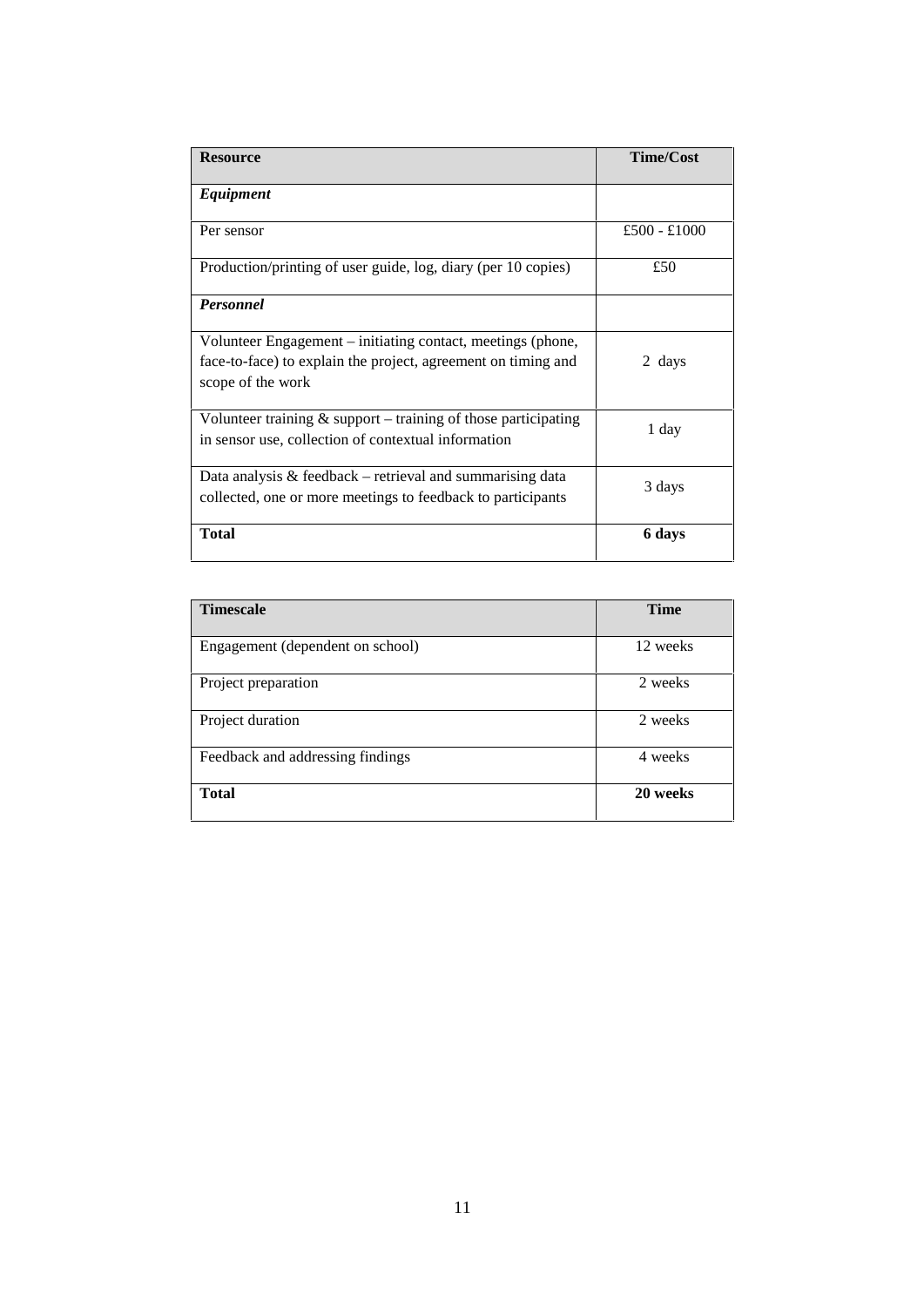## **2.3 Pollution hotspots**

## *Background*

- Frequent concerns expressed by media and local residents about air quality related to particular locations or through particular building works;
- Some (semi-) indoor public spaces fall between local authority responsibility to control air quality and the much higher limits that can be applied through Workplace Exposure Limits;
- Obvious sources of pollution (e.g. diesel trains or rush-hour congestion) result in perception of poor air quality and expression of acute and chronic health problems among those in the area;
- Those with existing health problems such as asthma and cardiovascular disease may be vulnerable even during transit through the hot-spot.

## *Aims of the project*

The main objectives of the project are:

- Develop ways for interested parties to deploy and use a small portable tool to measure air quality in a given location over short periods of time. The methods may involve a mixture of fixed location and personal sampling methods;
- Measurement of a range of air pollutants across a number of representative days with provision of real-time data for some pollutants in order to provide information on how levels vary by time of day and weather conditions;
- Communication of air pollutant concentrations through simple graphical outputs;
- Provision of context on how the levels relate to those found in other locations and how they compare to health-based guidance/limit values.

## *Target participants*

Anyone (individual or local community group) with an interest in air quality.

- Work with a group such as Friends of the Earth Scotland to carry out measurements of outdoor/semi-enclosed air quality parameters at three sites (e.g. a transport hub; Glasgow Hope St; Commonwealth Games low emission zone). These will include:
	- o Particulate Matter <2.5 microns
	- o Carbon Monoxide
	- o Nitrogen Dioxide
	- o Nitric Oxide;
- At each site identify the sources and examine variability over the course of the day and between days;
- Work with the stakeholder to propose ways of reducing emissions, reducing personal exposures or both.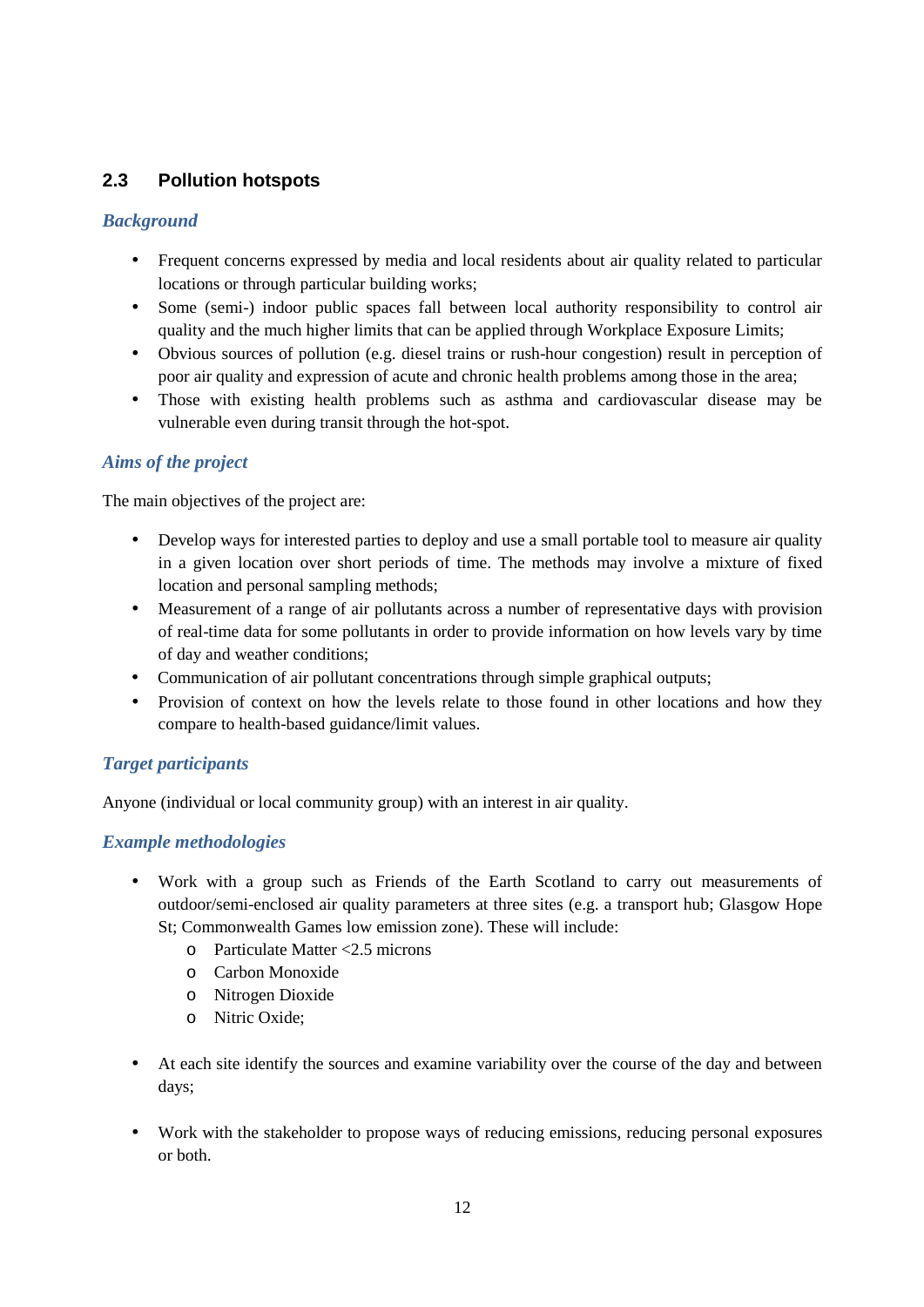The stakeholders will be those with an interest in air quality within that particular location, as well as organisations such as Local Authorities, Transport Scotland etc. The project will aim to empower those taking the measurements with knowledge of quantified concentrations and the potential health effects associated with such exposure. This assets-based approach will provide the local community with the evidence and skills to bring about greater engagement with local and national policymakers and involvement with the media.

## *Benefits*

Potential benefits of this work may include:

- those involved in the study will have increased knowledge about air quality with particular attention paid to their local study location and the potential effects such exposure can have on health;
- information about the temporal variability in air pollution and how to avoid highest concentrations will be made available.

## *Challenges*

Potential challenges of this work may include:

- some semi-outdoor spaces (e.g. railway stations) are not covered by outdoor air quality legislation and communicating the difference in permitted exposure levels to stakeholders may be challenging;
- gaining access to make measurements at some sites may prove problematic;
- setting up equipment, collecting data and interpretation of the findings will need to be carefully controlled (e.g. by providing detailed factsheets on the study);
- sampling equipment will need to be calibrated before use, and some side-by-side on-site measurement may be beneficial.

#### *Cost & timescale*

Estimation of the costs and timescale for a project like this are necessarily approximate and will depend on the scale and scope of the study (e.g. number of sites involved, ease of access to relevant sites, number and type of sensors employed at each site, time period of data collection, extent of data analysis). Time required for volunteer engagement and training is likely to be greater than for school-based projects as the participants could be a diverse group based in a number of different locations.

An outline of estimated costs and timescale for implementation of this project at one site over a two week data collection period is provided below. Personnel costs per day for engagement with and training of volunteers and for data analysis will depend on whether the work is being carried out by volunteers or external contractors and so only the number of days involved is estimated.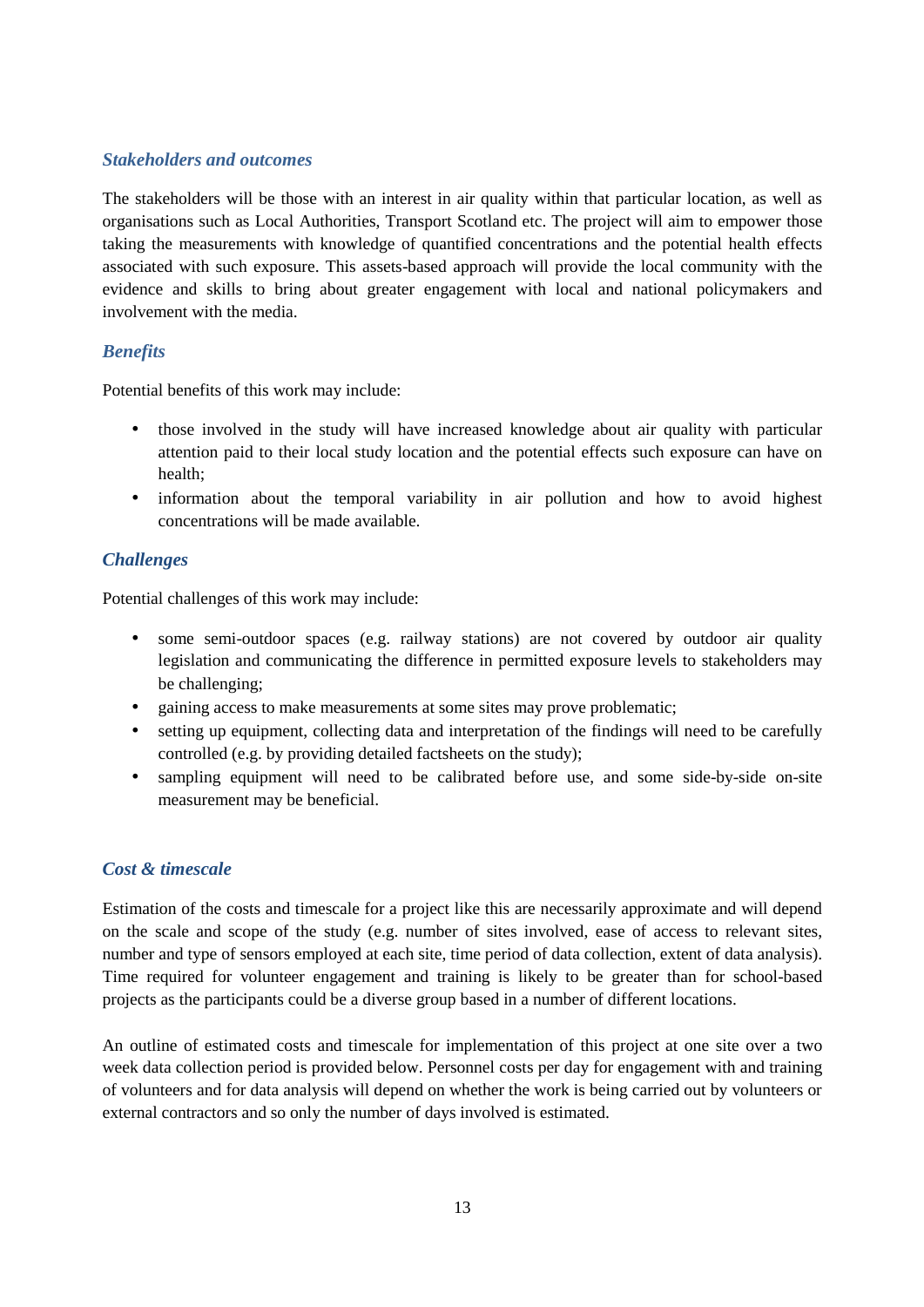| <b>Resource</b>                                                                                                                                                                      | <b>Time/Cost</b> |
|--------------------------------------------------------------------------------------------------------------------------------------------------------------------------------------|------------------|
| Equipment                                                                                                                                                                            |                  |
| Per sensor                                                                                                                                                                           | £500 - £1000     |
| Production/printing of user guide, log, diary (per 10 copies)                                                                                                                        | £50              |
| <b>Personnel</b>                                                                                                                                                                     |                  |
| Volunteer Engagement – initiating contact, meetings (phone,<br>face-to-face) to explain the project, agreement on timing and<br>scope of the work, ensuring access to relevant sites | 3 days           |
| Volunteer training $&$ support – training of those participating<br>in sensor use, collection of contextual information                                                              | 2 days           |
| Data analysis $& feedback - retrieval$ and summarising data<br>collected, one or more meetings to feedback to participants                                                           | 3 days           |
| <b>Total</b>                                                                                                                                                                         | 8 days           |

| <b>Timescale</b>                 | <b>Time</b> |
|----------------------------------|-------------|
|                                  |             |
| Engagement (dependent on site)   | 6 weeks     |
| Project preparation              | 4 weeks     |
| Project duration                 | 2 weeks     |
| Feedback and addressing findings | 4 weeks     |
| <b>Total</b>                     | 16 weeks    |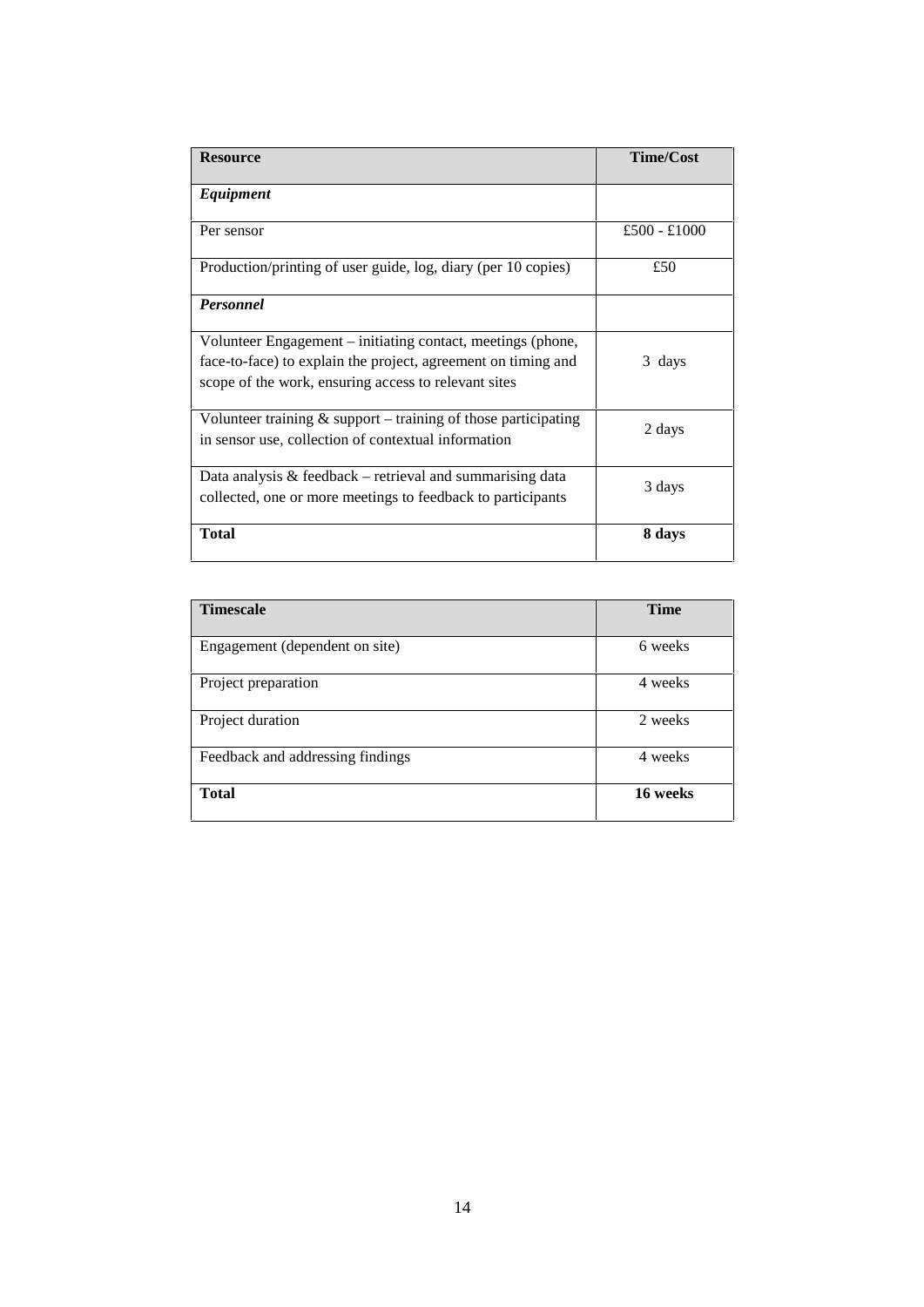# **2.4 Transport corridors**

## *Background*

- Exposure to air pollution during commuting often accounts for a substantial part of total daily intake;
- Transport corridors and the vehicles (cycles, buses, taxis) that use them offer the opportunity to gather large quantities of data on air pollutants across a city in real-time, and covering a wide area;
- Public transport vehicles are often tracked in real-time so geo-location data is already collected;
- Data could be made available online and could help users avoid particular areas or times when air pollution is identified as being high.

## *Aims of the project*

The main objectives of the project are:

- Provide a cyclist or transport provider with a number of air pollutant measuring devices to attach to cycles or vehicles within their fleet;
- Develop methods to access collected data in real-time with minimal need for the cyclists or on vehicle staff to interface with the instrumentation;
- Examine web-based methods to provide the air quality information collected to those with an interest in air pollution within the city being studied.

## *Target participants*

Cycling groups (e.g. SPOKES), cycle couriers, local transport providers such as Lothian Buses, Edinburgh Trams, First Bus Group and others, taxi firms. Stakeholders could also include those commuting by bike.

- Work with a cyclists' group to provide portable air pollution monitors and GPS units for use by members as they cycle to and from work along a range of road-types (residential streets, transport corridors);
- Work with a local transport provider to place air pollutant monitoring equipment on their vehicle. The device would be located inside the vehicle but would be able to measure outdoor air quality. Vehicles that perform cross-city routes, particularly at peak times would be selected;
- As air quality data would be required with a high spatial-temporal resolution it is likely that PM would be the primary parameter assessed;
- Wi-Fi or GPRS communication with the device would be integrated with the existing vehicle geo-location information system. This would enable the data to be uploaded to a server and webinterface in near real-time;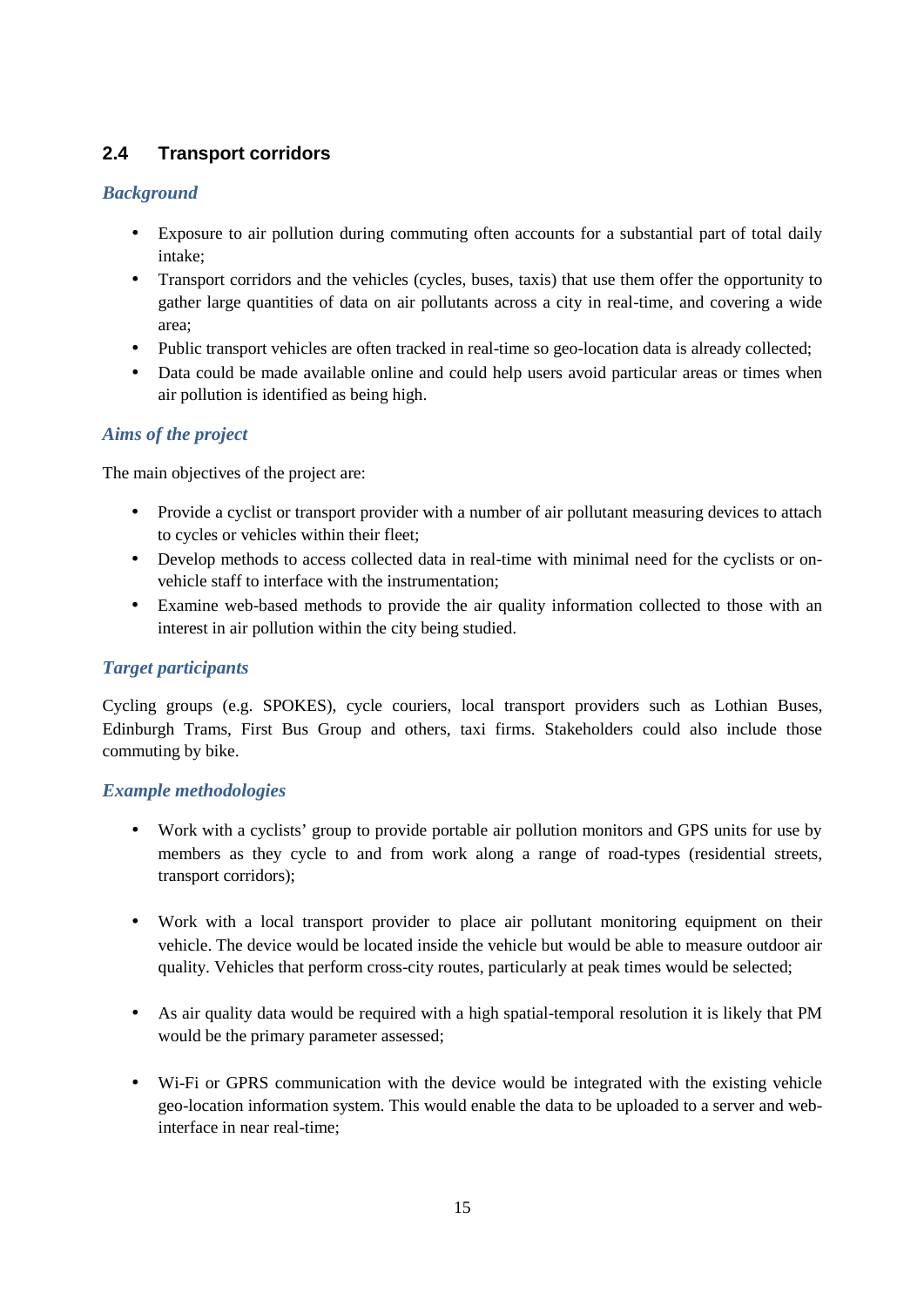- Integration with SEWeb and/or the Scottish Air Quality database could be developed to provide local residents of the city with access to the uploaded data. It may be possible to integrate this with existing web-services such as Lothian Buses bus tracking service, or by the inclusion of displays via QR codes on bus stops or in other public locations;
- An add-on component would be to investigate how residents of the city use the information provided. A group of regular commuters with pre-existing respiratory disease (e.g. asthma) could be recruited to use the web-interface and explore how it changes their travel behaviour.

Stakeholders will include those with an interest in outdoor air quality within the city. The local authority would benefit from a much wider and more detailed coverage of measurement activity across the city while local residents would be able to identify pollution hotspots by location and time of day both in real time and historically. The outcome of the project would be to increase understanding about air quality within a city and how to avoid particularly high exposure levels.

## *Benefits*

Potential benefits of this work may include:

- a much greater spatial network of air pollutant sensors across a city;
- increased resident awareness of the measurement of air pollution and reduction of the perception that monitoring only takes place in the city centre;
- local residents will be able to identify in near real-time where pollution is highest and modify their travel plans accordingly;
- provides information that can be used in AQM and to help develop transport corridors etc. aimed at reducing AQ or reducing the contribution from some public transport sectors.

## *Challenges*

Potential challenges of this work may include:

- technically detailed project that relies on a high degree of Wi-Fi/GPRS/server communication;
- setting up equipment, collecting data and interpretation of the findings will need to be carefully controlled (e.g. by providing detailed factsheets on the study);
- sampling equipment will need to be calibrated before use:
- large quantities of data will be generated in a short space of time and there will be computer/server and data analysis implications in gathering, validating and displaying the results from such a large data set.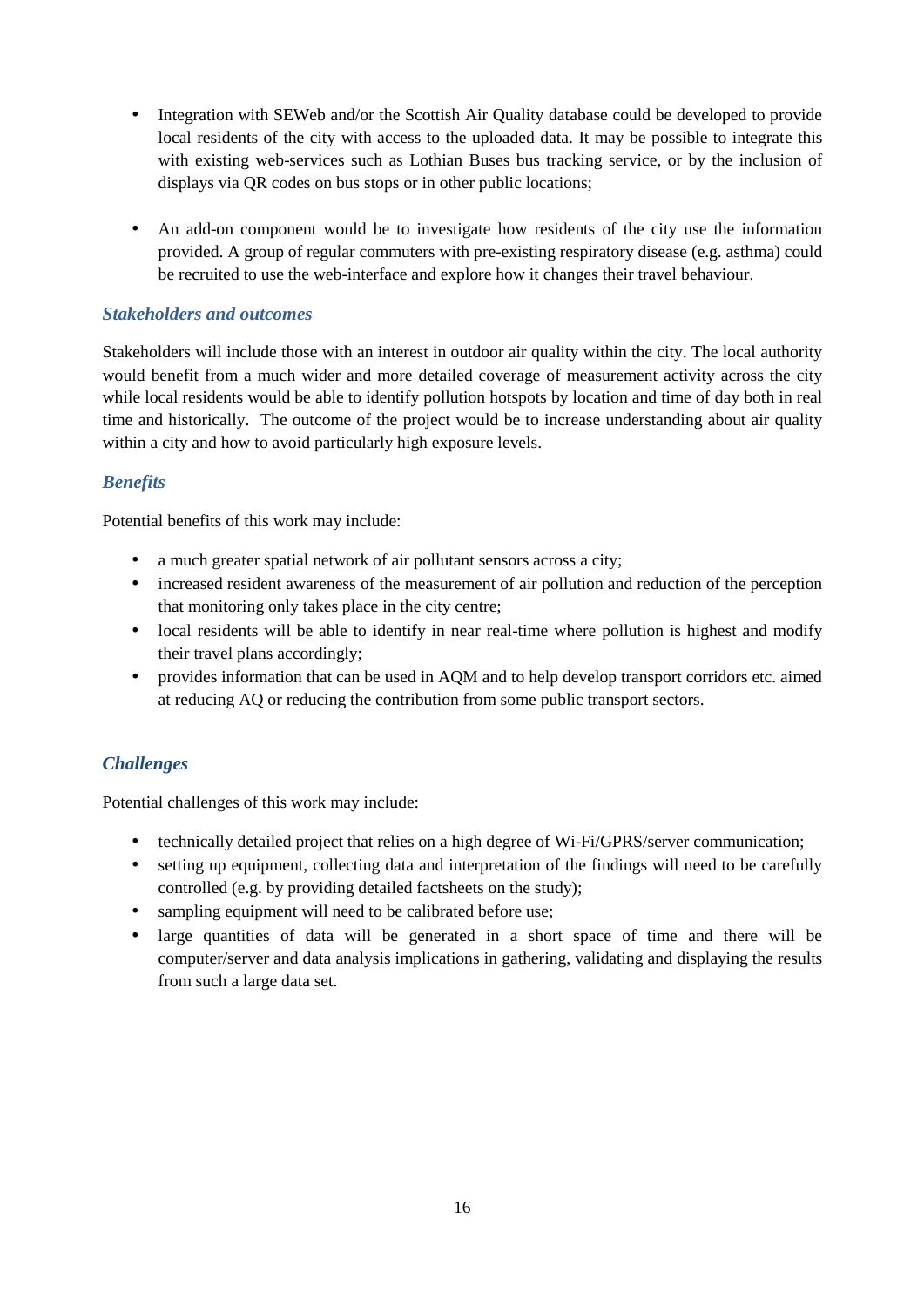#### *Cost & timescale*

Estimation of the costs and timescale for a project like this are necessarily approximate and will depend on the scale and scope of the study (e.g. number of participants involved, number and type of sensors employed, time period of data collection, extent of data analysis). Time required for volunteer engagement and training is likely to be greater than for school-based projects as the participants could be a diverse group based in a number of different locations and the sensors are likely to be more complex and may require more detailed training.

An outline of estimated costs and timescale for implementation of this project over a two week data collection period is provided below. Personnel costs per day for engagement with and training of volunteers and for data analysis will depend on whether the work is being carried out by volunteers or external contractors and so only the number of days involved is estimated.

| <b>Resource</b>                                                                                                                                   | <b>Time/Cost</b> |
|---------------------------------------------------------------------------------------------------------------------------------------------------|------------------|
| Equipment                                                                                                                                         |                  |
| Per sensor                                                                                                                                        | £1000 - £2500    |
| Production/printing of user guide, $log$ , diary (per 10 copies) –<br>only required if contextual data collection not built-in to                 | £50              |
| sensor                                                                                                                                            |                  |
| <b>Personnel</b>                                                                                                                                  |                  |
| Volunteer Engagement – initiating contact, meetings (phone,<br>face-to-face) to explain the project, agreement on timing and<br>scope of the work | 2 days           |
| Volunteer training $\&$ support – training of those participating<br>in sensor use, collection of contextual information where<br>required        | 3 days           |
| Data analysis $& feedback - retrieval$ and summarising data<br>collected, one or more meetings to feedback to participants                        | 3 days           |
| <b>Total</b>                                                                                                                                      | 8 days           |

| <b>Timescale</b>                 | <b>Time</b> |
|----------------------------------|-------------|
| Engagement                       | 3 weeks     |
| Project preparation              | 3 weeks     |
| Project duration                 | 2 weeks     |
| Feedback and addressing findings | 3 weeks     |
| <b>Total</b>                     | 11 weeks    |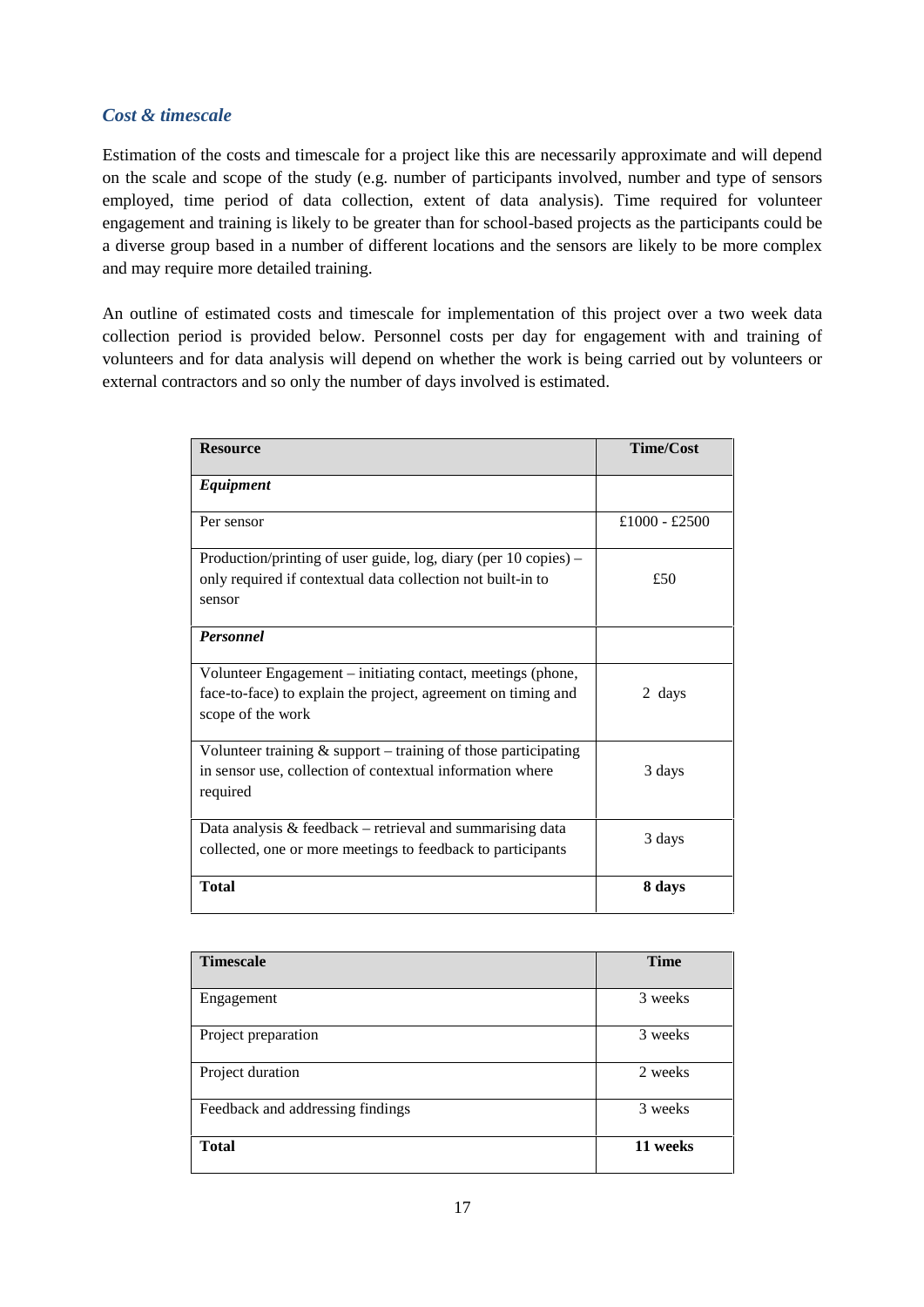## **2.5 Parks and greenspaces**

## *Background*

- Increasing scientific evidence that access and 'exposure' to greenspace is beneficial to physical and mental health;
- Often considerable pressure to build on existing greenspace or for local authorities to make cuts in maintenance of local greenspace areas particularly where these are under-utilised;
- Measurement of air quality in outdoor greenspaces is likely to illustrate that pollutant concentrations here are lower than indoors at home;
- Greenspace is beneficial at reducing exposure with many areas exhibiting significantly reduced levels of pollutants the further away from roadsides;
- Studies across London parks have shown that sensitive lichens are returning to some areas, despite AQ objectives still being breached across built-up areas and at roadsides.

## *Aims of the project*

The main objectives of the project are:

- Provide users with a simple tool to measure personal exposure to air pollutant levels while spending time in local greenspace areas and/or have them look for specific species of lichen on the trees to detect the general quality of the air – these should be mapped to illustrate healthy greenspace areas within cities etc;
- Develop simple questionnaire and observational tools to quantify the effect of spending time in greenspaces on their personal health;
- Communication of air pollutant levels through simple real-time numerical feedback;
- Provision of context on how the levels relate to those found in other locations and how they compare to health-based guidance/limit values.

#### *Target participants*

Those who need to change their behaviour for health reasons. These may include those with mental health problems, those who have suffered a recent cardiovascular event and any others who have been recommended to increase their daily exercise. More generally, the project could be used with any interested local group with access to a local park or greenspace.

- Work with a group such as a mental health or rehabilitation charity to engage with those who have been recommended to undertake more physical exercise in an outdoor setting. The user will be asked to make observational and/or objective measurements of air quality e.g. by wearing a personal logging device for fine particulate matter;
- The user will also make comparative measurements of air pollutant concentrations for short periods at other locations including their home and close to a local road or high street. Comparison with Scottish Air Quality Network sites would also be possible;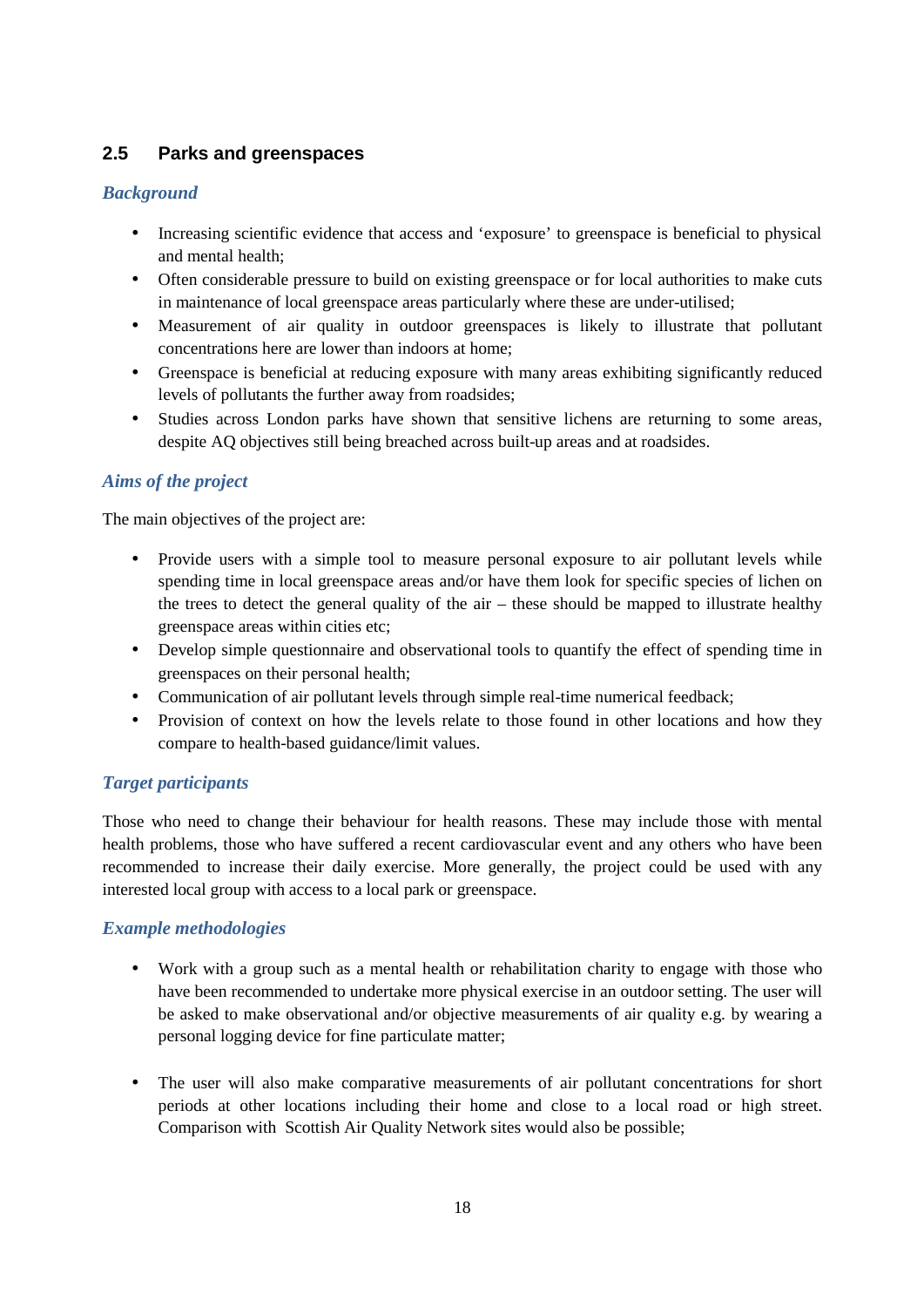- The participant will use simple questionnaire tools to note how they feel prior to and after their visit to the greenspace over a period of 1-2 weeks, and also how the air quality information influenced those feelings;
- Participants, or the charity they work with, may consider using the information they have collected to engage with local media about the health benefits of spending regular time within the local greenspace to encourage others to do the same.

Stakeholders will include those with an interest in promoting the use of local parks and greenspace and highlighting the potential benefits of spending time in such environments. Potential stakeholders will include local authorities, NHS boards/GP practices, community action groups, health charities working with individuals with conditions that would benefit from greater physical exercise or time spent outdoors. The outcome of the project may include greater partnership communication and working with all those with an interest in the amenity provided by a particular greenspace.

#### *Benefits*

Potential benefits of this work may include:

- those involved in the study will have increased knowledge about air quality within the greenspace and how spending time there impacts on their health and well-being;
- participants will gather personalised, objective measures of air quality while in the greenspace;
- participants will be given a tool to engage and communicate with other stakeholders in the greenspace.

#### *Challenges*

Potential challenges of this work may include:

- comparative measurements of air quality within the home may raise some concerns for participants;
- need to ensure that participants with existing health conditions are not made anxious or stressed by the technology involved in gathering data;
- Location of active play areas near busy roads/transport corridors.

### *Cost & timescale*

Estimation of the costs and timescale for a project like this are necessarily approximate and will depend on the scale and scope of the study (e.g. number of participants involved, time period of data collection, extent of data analysis). Time required for volunteer engagement and training is likely to be greater than for school-based projects as the participants could be a diverse group based in a number of different locations.

An outline of estimated costs and timescale for implementation of this project over a one week data collection period is provided below. Personnel costs per day for engagement with and training of volunteers and for data analysis will depend on whether the work is being carried out by volunteers or external contractors and so only the number of days involved is estimated.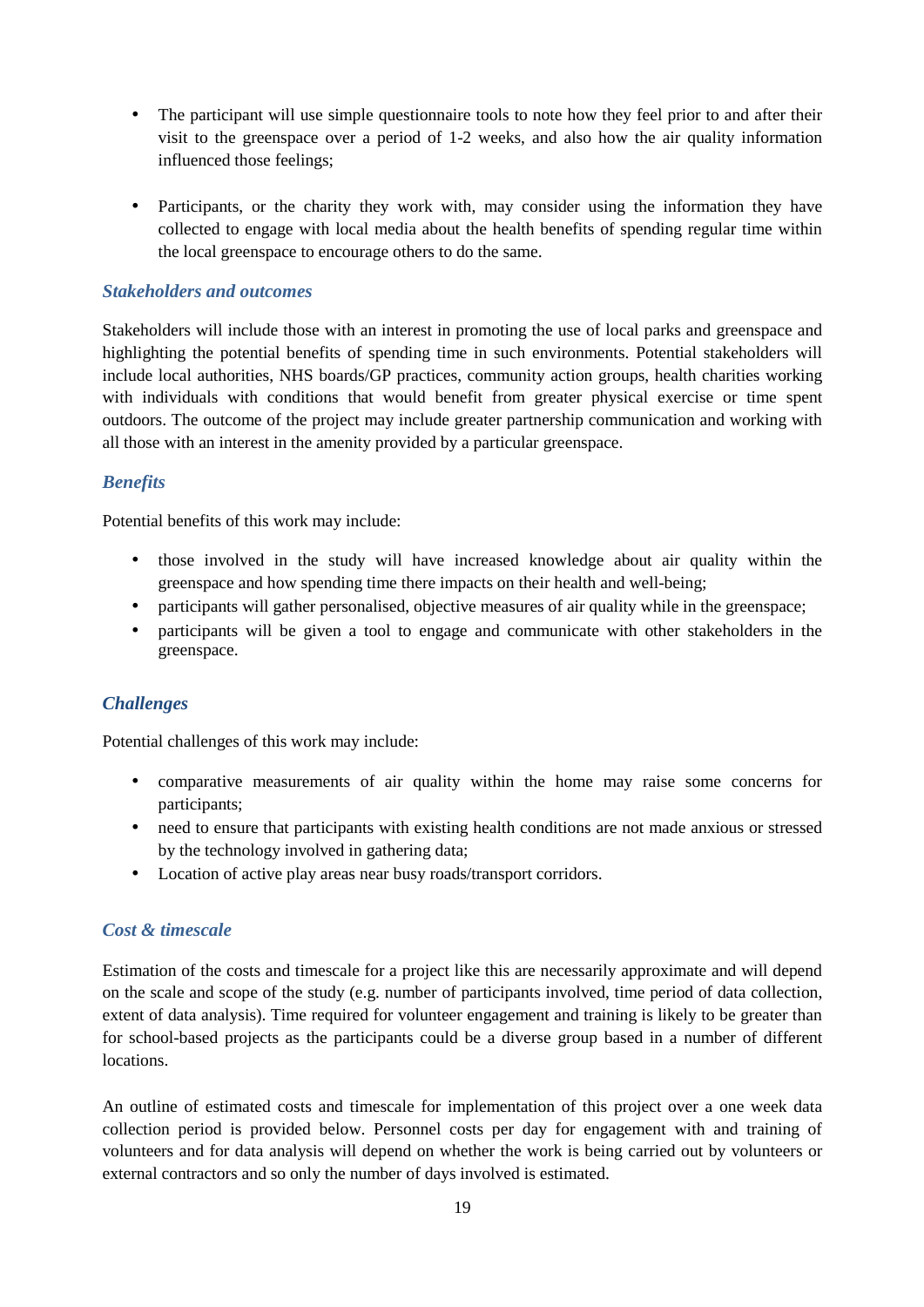| <b>Resource</b>                                                                                                                                   | <b>Time/Cost</b> |
|---------------------------------------------------------------------------------------------------------------------------------------------------|------------------|
| Equipment                                                                                                                                         |                  |
| Production/printing of survey, ID guide, questionnaires (per<br>10 copies)                                                                        | £50              |
| <b>Personnel</b>                                                                                                                                  |                  |
| Volunteer Engagement – initiating contact, meetings (phone,<br>face-to-face) to explain the project, agreement on timing and<br>scope of the work | 2 days           |
| Volunteer training $\&$ support – training of those participating<br>completion of surveys and questionnaires, recording of data                  | 2 days           |
| Data analysis $\&$ feedback – retrieval and summarising data<br>collected, one or more meetings to feedback to participants                       | 2 days           |
| <b>Total</b>                                                                                                                                      | 6 days           |

| <b>Timescale</b>                 | <b>Time</b> |
|----------------------------------|-------------|
|                                  |             |
| Engagement                       | 4 weeks     |
| Project preparation              | 2 weeks     |
| Project duration                 | 1 week      |
| Feedback and addressing findings | 4 weeks     |
| <b>Total</b>                     | 11 weeks    |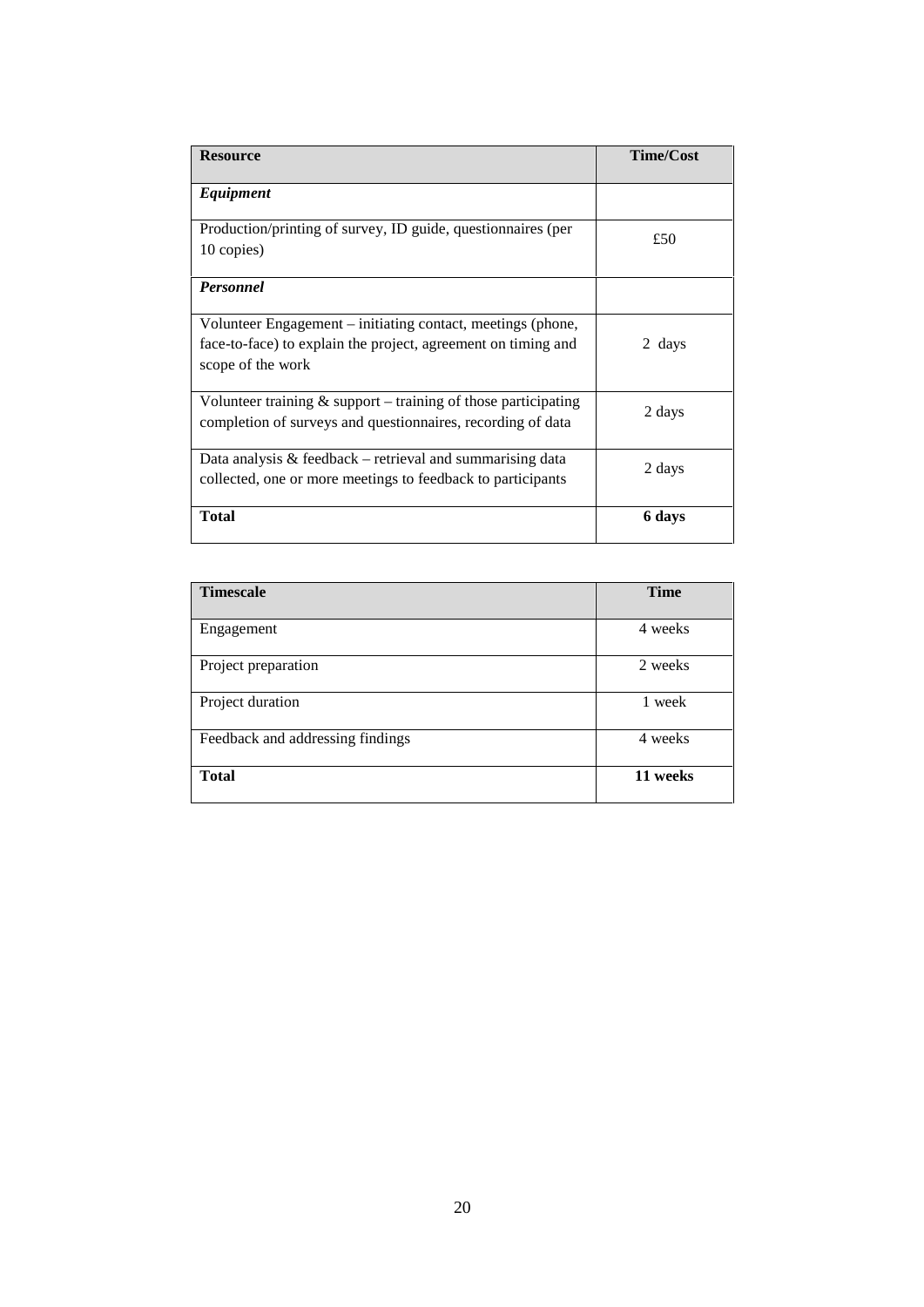# **3 Pilot studies**

## **3.1 Introduction**

The next stage of the study was to carry out two small pilot studies of methodological aspects of some of the proposed projects. These were carried out in the early months of 2014. The two pilot studies were selected to cover both schools and transport, and preliminary discussions carried out. These are summarised below. The schools pilot work focussed on the issue of cars idling outside schools, the transport pilot study examined air pollution along transport corridors with samplers carried by cyclists. Full details of the outcomes of these projects is provided in the Phase  $3$  report<sup>1</sup> for this project.

# **3.2 Schools' project**

A discussion regarding a proposed project in schools was carried out with a group of 12 teachers and education professionals on  $12<sup>th</sup>$  Nov 2013. After a brief demonstration of the equipment, the group provided feedback summarised below:

**Support:** careful introduction and training are required, enable learners to interface with 'proper' scientists during the project, feedback after monitoring activity is essential;

**Project design:** Pilot should include opportunity for learners and teachers to input into wider roll of programme, activity could tie in with wide range of curriculum areas & initiatives, linking to changed behaviour in or around school would be productive;

**Activity:** Data needs to be relevant to schools/pupils AND 'real' scientific data users, integrate pupils as much as possible into activities, activities must be relevant and interesting and easily understood  $\&$ interpreted;

**Wider potential for future use:** opportunity for pupils to contribute actively to SEWeb, build a community of school AQ monitoring practice, actively contribute to STEM careers promotion.

# **3.3 Transport project**

A consultation with potential project participants SPOKES (Lothian cycling campaign) was carried out on 21<sup>st</sup> November. Feedback is summarised below:

**Project Design:** consider using cycle couriers for test, try and identify hotspots on regular journeys, equipment needs to be easy to use;

**Support:** volunteers would need briefing on use and recharging of equipment, need to see the results & feel some ownership, but wouldn't want raw data – so results need to be easily communicated to lay audience, involve volunteers in identifying routes;

**Wider potential**: Video could be turned into an art project: science in action, a video could provide a time lapse of the journey and readings (YouTube?), run trial on different forms of transport over same journeys, cars, buses, pedestrians, compared to biking figures.

<sup>&</sup>lt;sup>1</sup> Available at http://www.environment.scot<u>land.gov.uk/about-us/lifeplus-project/lifeplus-project-news-and-updates</u>